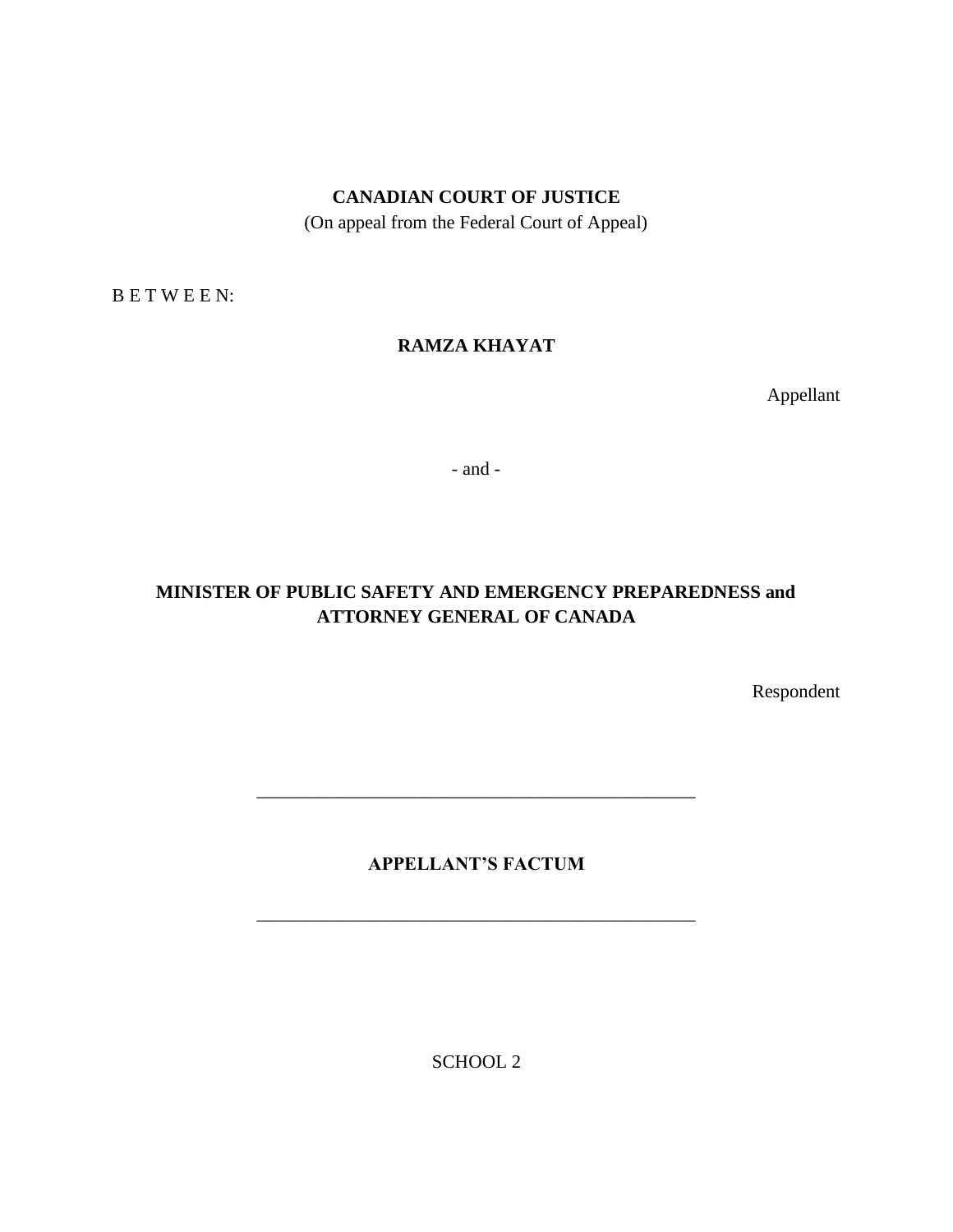| <b>PART I - OVERVIEW</b>                                                                                                   | 3                       |
|----------------------------------------------------------------------------------------------------------------------------|-------------------------|
| <b>PART II - STATEMENT OF FACTS</b>                                                                                        | $\overline{\mathbf{4}}$ |
| 1. Facts                                                                                                                   | $\overline{\mathbf{4}}$ |
| 1.1 Khayat's Involvement in Matthews' Case                                                                                 | $\overline{4}$          |
| 1.2 Matthews' Time in Prison                                                                                               | 5                       |
| 1.3 Statutory Release Scheme - Key Provisions                                                                              | 5                       |
| 1.4 The Decision of the Service                                                                                            | $\overline{7}$          |
| 1.5 The Parole Board's Hearing                                                                                             | 7                       |
| 2. Judicial History                                                                                                        | 8                       |
| 2.1 The Federal Court's Decision Ordering Referral to the Board                                                            | 8                       |
| 2.2 The Federal Court of Appeal's Decision Ordering the Decision Reinstated                                                | 9                       |
| <b>PART III - OBJECTIONS TO JUDGMENT APPEALED FROM</b>                                                                     | 10                      |
| <b>PART IV - ARGUMENTS</b>                                                                                                 | 11                      |
| 1. Khayat Has Public and Private Standing Before This Court                                                                | 11                      |
| 1.1 The Purpose of the Law on Private and Public Standing Supports Khayat's Claim                                          | 11                      |
| 1.2 Khayat Has Private Standing to Challenge the Decision                                                                  | 12                      |
| 1.3 Khayat Has Public Interest Standing to Challenge the Decision and the Statutory<br><b>Scheme</b>                       | 13                      |
| 1.3.1 Khayat Advances a Serious Justiciable Issue                                                                          | 13                      |
| 1.3.2 Khayat Has a Clear Stake and Genuine Interest                                                                        | 14                      |
| 1.3.3 Khayat's Action is the Only Reasonable and Effective Way to Bring the Issue<br><b>Before the Courts</b>              | 15                      |
| 2. The Decision Was Unreasonable                                                                                           | 16                      |
| 2.1 The Standard of Review of the Decision is Context-Sensitive Reasonableness                                             | 16                      |
| 2.1.1 The Process Was Flawed and The Decision Conflicted with the Prescriptive<br>Governing Statute and Service Procedures | 16                      |
| (i) The Service Ignored the Statute and Central Issues                                                                     | 16                      |
| (ii) The Service's Disregard of Statutory Requirements is Compounded by Disregard<br>of Service Procedures                 | 18                      |
| (iii) The Service Misapprehended Evidence                                                                                  | 19                      |
| 2.1.2 The Decision's Analysis Does Not Reasonably Lead to Its Conclusion                                                   | 20                      |
| 3. The Federal Court of Appeal Impermissibly Exceeded the Bounds of Appellate Review                                       |                         |
|                                                                                                                            | 21                      |
| 4. The Threshold to Oppose Statutory Release is Unconstitutional                                                           | 22                      |
| 4.1 The Threshold to Oppose Statutory Release Engages the Right to Life and Security of the<br>Person                      | 22                      |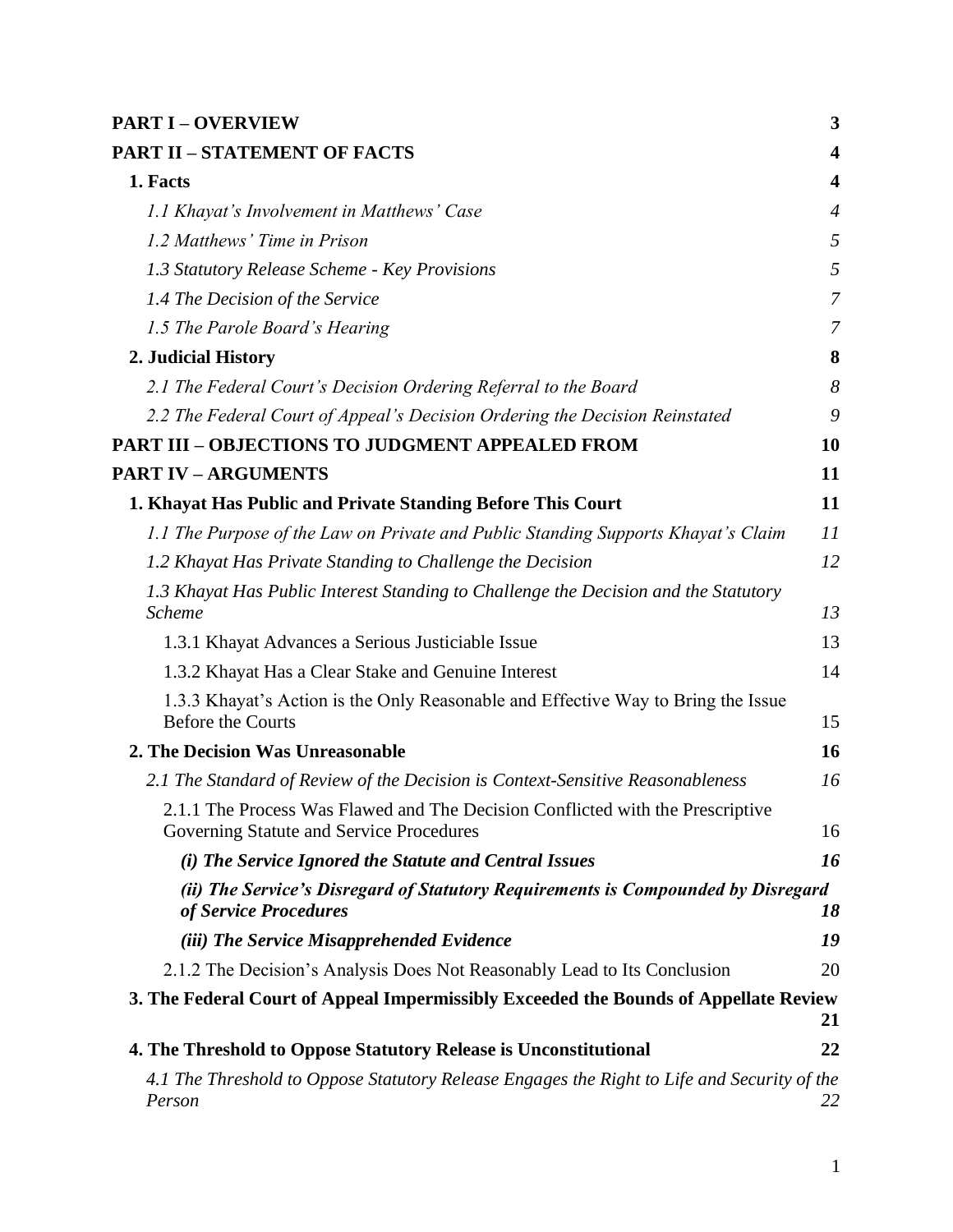| 4.1.1 Matthews' Early Release Poses a Threat to Khayat's Life and to her Physical and                                                                                     |    |
|---------------------------------------------------------------------------------------------------------------------------------------------------------------------------|----|
| <b>Psychological Security</b>                                                                                                                                             | 22 |
| $(i)$ Life                                                                                                                                                                | 22 |
| (ii) Security of the Person: Physical Harm                                                                                                                                | 23 |
| (iii) Security of the Person: Psychological Harm                                                                                                                          | 24 |
| 4.2 There is Sufficient Causal Connection Between Matthews' Release and the Threat to<br>Khayat's Life and Security of the Person                                         | 25 |
| 4.3 The Threat to Life and Security of The Person is Not in Accordance with the Principles<br>of Fundamental Justice Because it is Arbitrary and Grossly Disproportionate | 26 |
| 4.4 The Threshold is Not Saved by S.1                                                                                                                                     | 27 |
| 5. Even if the Threshold is Constitutional, The Decision is Not                                                                                                           | 28 |
| 5.1 The Charter Applies to the Decision                                                                                                                                   | 28 |
| 5.2 The Decision Engages the Right to Life and Security of the Person                                                                                                     | 29 |
| 6. The Scheme for Statutory Release is Procedurally Unfair                                                                                                                | 30 |
| 6.1 The Statutory Scheme Denies Khayat Participatory Rights Required by The Duty of<br><b>Procedural Fairness</b>                                                         | 30 |
| 6.1.1 The Duty of Procedural Fairness Required a High Level of Procedural Protection                                                                                      | 31 |
| (i) The Decision and the Process Followed Are Judicial in Nature                                                                                                          | 32 |
| (ii) The Role of The Decision Within the Statutory Scheme is Determinative of the<br><b>Issue</b>                                                                         | 32 |
| (iii) The Decision is Highly Important to Khayat, Implicating Her Life and Security                                                                                       |    |
|                                                                                                                                                                           | 32 |
| (iv) Khayat has a Legitimate Expectation That Dangerous Offenders Will Not Be<br><b>Granted Early Release</b>                                                             | 33 |
| (v) The Statutory Scheme is Prescriptive and the Constitutional Infringement<br><b>Mandates Elevated Procedural Protection</b>                                            | 33 |
| 6.1.2 The Protections Required by The Duty of Procedural Fairness Include an Oral<br>Hearing                                                                              | 34 |
| 6.2 The Statutory Scheme is Not Saved by S.1                                                                                                                              | 34 |
| PART V – ORDER SOUGHT AND NAME OF COUNSEL                                                                                                                                 | 35 |
| <b>APPENDIX A - LIST OF AUTHORITIES</b>                                                                                                                                   | 36 |
| 1. Legislation                                                                                                                                                            | 36 |
| <b>2. Government Documents</b>                                                                                                                                            | 36 |
| 3. Jurisprudence                                                                                                                                                          | 36 |
|                                                                                                                                                                           |    |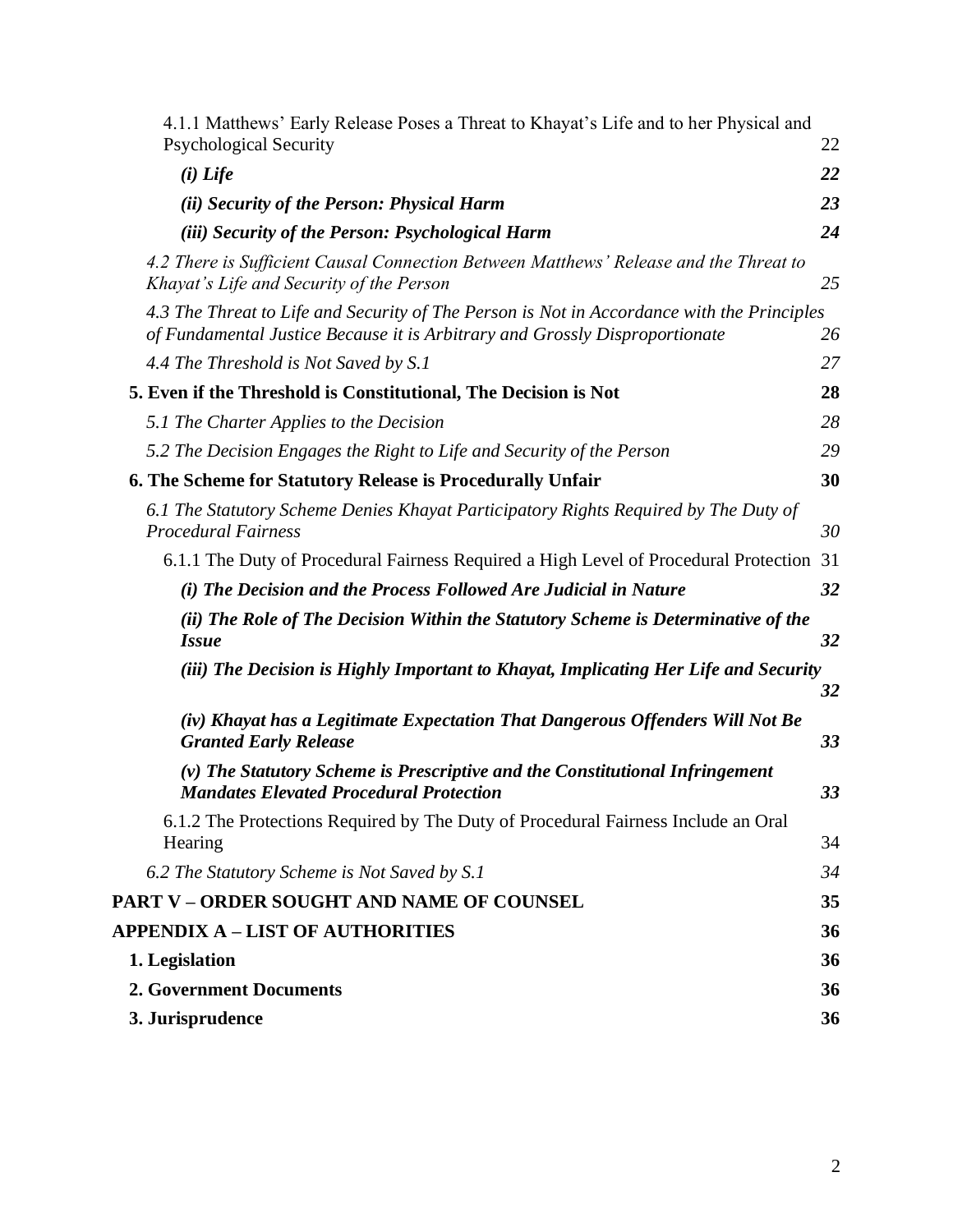# <span id="page-3-0"></span>**PART I – OVERVIEW**

[1] Ramza Khayat, the Appellant, is an innocent woman who witnessed a violent criminal offence and testified as to the identity of the perpetrator, career criminal Darryl Matthews. Matthews has previously committed numerous violent offences and is a member of an organized crime group.

[2] Khayat now lives in constant fear that Matthews will attack her in retaliation for her role in his conviction. Yet, she has been denied the opportunity to be heard on the issue of his proposed early release. It was unreasonable and unconstitutional for the Service to allow for Matthews' release without hearing Khayat, given the deprivation of life and security of the person which would be suffered by her.

# **1. Standing**

[3] Khayat appropriately brings this issue to the courts. She meets the legal test for both private and public interest standing to challenge the Commissioner of Correctional Service Canada's ("the **Service**") decision to not refer the matter in question to the Parole Board of Canada ("the **Board**"). Upholding the Federal Court of Appeal's decision on standing would be to immunize from judicial review the Service's decision ("the **Decision**") to not refer to the Board and to provide for statutory release, since neither the offender nor the Service would challenge such a decision.

## **2. Reasonableness**

[4] Khayat accepts that the Decision should be analyzed under the standard of review of reasonableness but asserts that the Decision is unreasonable and must be overturned. Primarily, it was unreasonable because of the Service's noncompliance with legislated requirements and its own policies. Also, there was a lack of internal coherence in the Service's conclusions, which is unreasonable. Allowing the Decision to go unchallenged would be to countenance direct violations of the law and published policies and to allow the Service to make conclusions not supported by the facts. Finally, Khayat argues that the Federal Court of Appeal exceeded the bounds of appellate review when assessing this factor.

# **3. Constitutionality**

[5] Khayat asserts that the regime for statutory release, as stated in the *Corrections and Conditional Release Act* ("the  $Act$ "),<sup>1</sup> is unconstitutional. The scheme sets the threshold to oppose early release far too high. This results in the almost automatic release of offenders who pose a threat to the life and security of Canadians.<sup>2</sup>

[6] Even if the scheme is constitutional, Khayat maintains that the decision of the Service to release Matthews pursuant to the considerations enumerated in the scheme was not. Matthews' early

<sup>1</sup> SC 1992, c 20 [*The Act*].

<sup>2</sup> *Ramza Khayat v Minister of Public Safety and Emergency Preparedness and Attorney General of Canada*, 2021 FC 1986, 2021 FC 1993 at para 70 [*FC Decision*].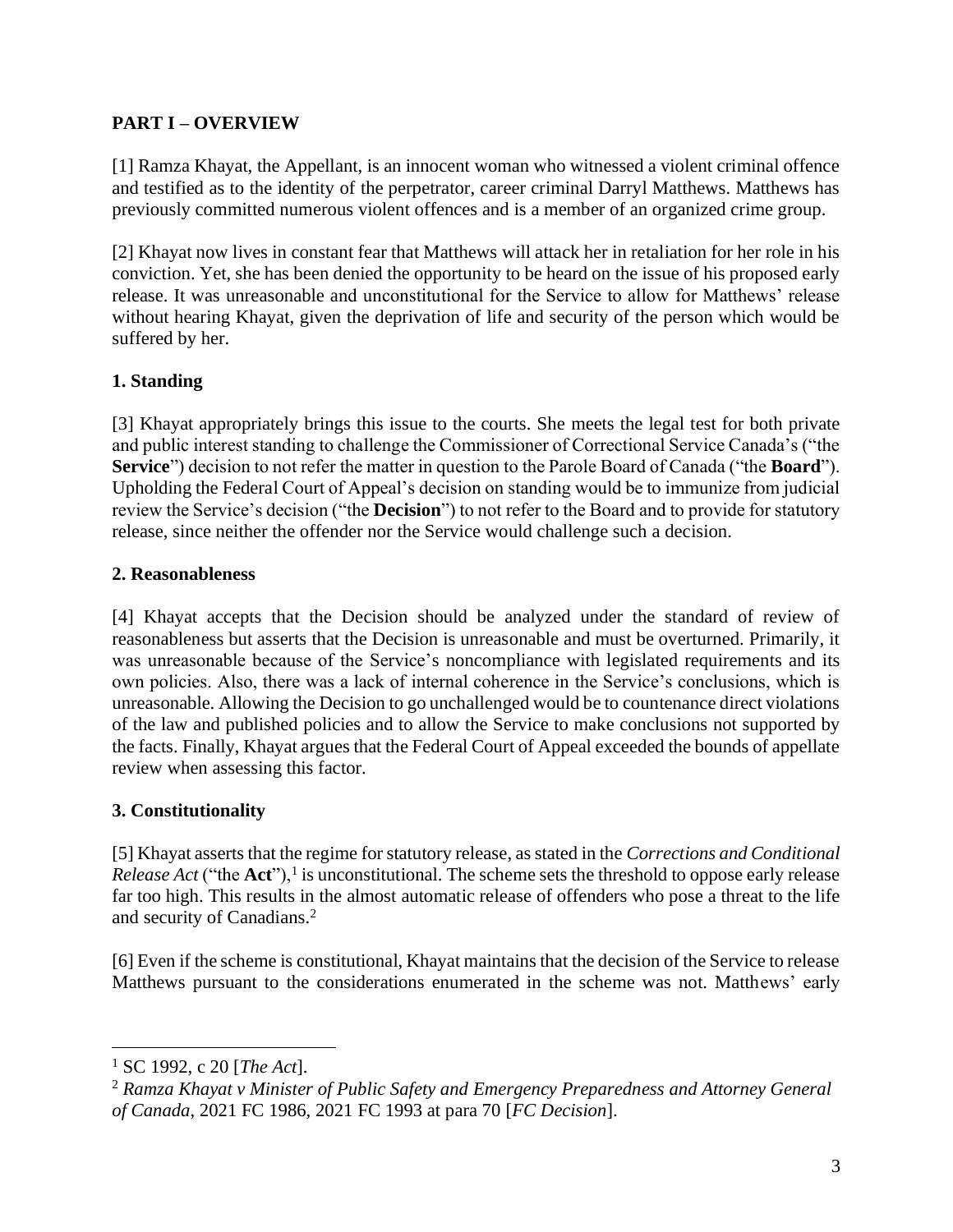release clearly engages Khayat's right to life and security of the person. The deprivation of these rights was not in accordance with the principles of fundamental justice.

# **4. Procedural Fairness**

[7] In addition to being arbitrary and grossly disproportionate in its effects, the means through which it was decided that Matthews should be released was procedurally unfair. The scheme for statutory release denies Khayat any opportunity to be heard by the Service when it becomes the final decision-maker on the question of statutory release. This is not in accordance with the high level of procedural protection Khayat is owed.

# **5. Remedy Sought**

[8] The decision of the Service in Matthews' case should be set aside and the sections of the Act regarding statutory release declared inoperative. Matthews' case should be sent back to the Service and an oral hearing providing Khayat with an opportunity to be heard by the Service should be granted. In the alternative, the Federal Court's disposition of this case, ordering referral to the Parole Board, should be restored.

# <span id="page-4-0"></span>**PART II – STATEMENT OF FACTS**

# <span id="page-4-1"></span>**1. Facts**

# <span id="page-4-2"></span>*1.1 Khayat's Involvement in Matthews' Case*

[9] In 2014, Khayat witnessed Matthews stabbing a woman twice in her back.<sup>3</sup> Khayat immediately called emergency services, which aided the woman in surviving her injuries. The victim now suffers permanent limitations and lives in constant pain due to the injuries Matthews inflicted on her.<sup>4</sup>

[10] Khayat testified as the key witness at Matthews' trial.<sup>5</sup> This was done at great personal risk as Matthews' friends made numerous threats against Khayat and her family to dissuade her from testifying against him.<sup>6</sup> Khayat remained steadfast and Matthews was convicted and sentenced to a nine-year prison term "almost entirely" on the basis of her testimony.<sup>7</sup>

<sup>3</sup> *Ibid* at para 10.

<sup>4</sup> *Ibid* at para 11.

<sup>5</sup> *Ibid* at para 12.

<sup>6</sup> *Ibid* at para 13.

<sup>7</sup> *Ibid* at para 14.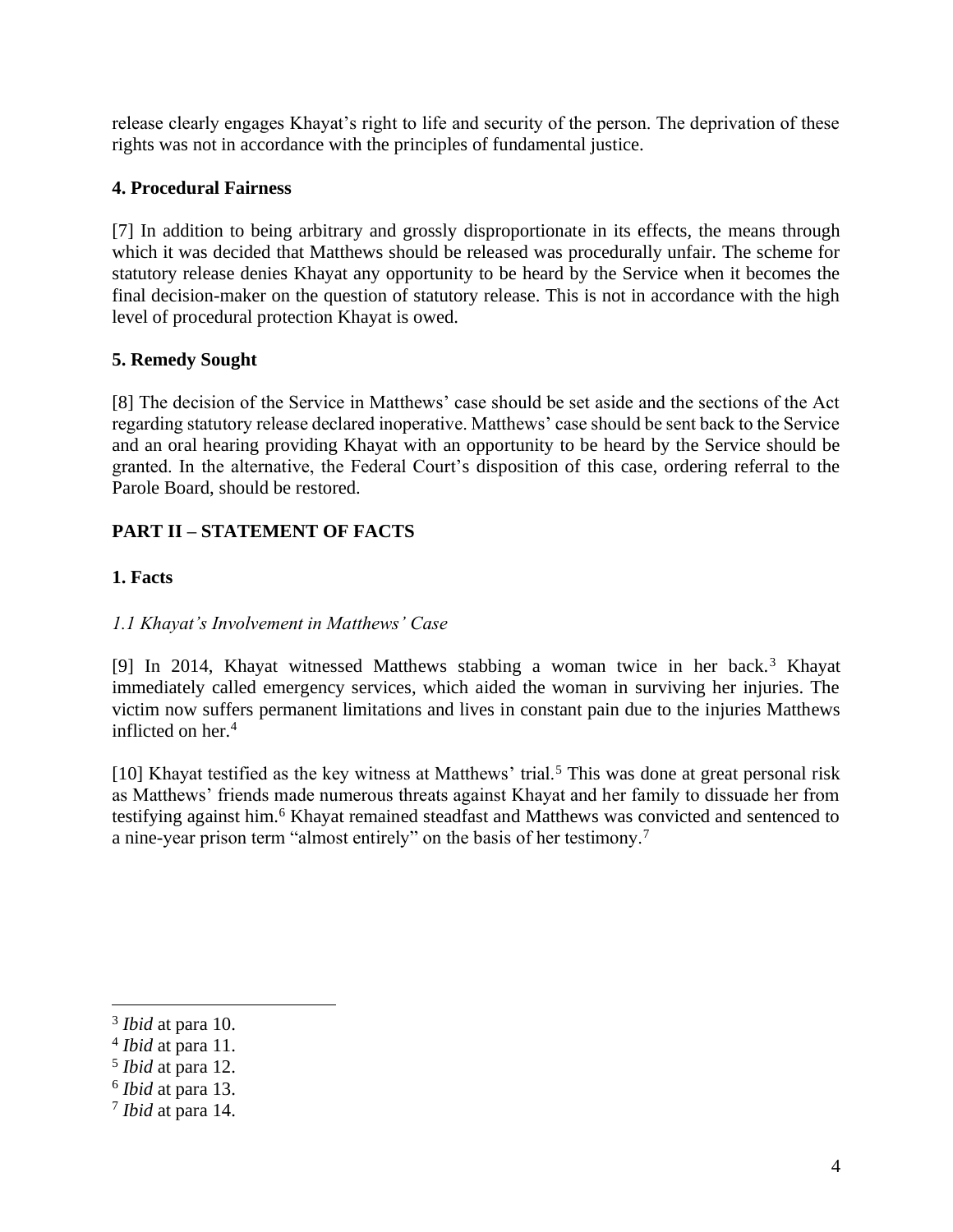## <span id="page-5-0"></span>*1.2 Matthews' Time in Prison*

[11] In 2015 Matthews began serving his nine-year prison term for the 2014 stabbing. Matthews, who idolizes famous criminals, has had a long history of incarceration in maximum security prisons.<sup>8</sup> He had previously been incarcerated following multiple convictions for theft, two previous convictions for assault, and one conviction of attempted murder of a police informant.<sup>9</sup>

[12] Matthews has only begun to show some signs of potential reform while incarcerated. While he has enrolled in violence control programs, he has failed to attend or complete any of these programs. There is some evidence that he has discontinued abusing drugs. While incarcerated, Matthews continues to be considered a safety risk to guards and fellow inmates, as evidenced by eight incidents requiring solitary confinement over the past six years of his term.<sup>10</sup>

[13] Matthews' history with conditional release has been similarly troubling. In 1993 and 2006, he was released on parole and almost immediately violated the conditions of his release.<sup>11</sup> During both release periods he committed multiple serious criminal offences. In 1993, he admitted to having possessed cocaine on release.<sup>12</sup> In 2006, Matthews was found in possession of a stolen car in pursuit of the proceeds of crime – he was driving to confront his criminal associate who had not paid him for a murder attempted on the associate's behalf.<sup>13</sup>

[14] Throughout his prison term, Matthews has exhibited an obsession with Khayat. He has expressed his intention to "pay her a visit" and "thank her properly" to retaliate for her testifying against him.<sup>14</sup> Matthews has personally sent written messages to Khayat, telling her he "looks forward to seeing her again."<sup>15</sup> Khayat thus lives in constant fear that Matthews will attack her if released.

## <span id="page-5-1"></span>*1.3 Statutory Release Scheme - Key Provisions*

[15] Subsection 127(1) of the Act provides that an offender is entitled to be released prior to the expiration of their term at law. Furthermore, s.127(3) provides that the statutory release date occurs when an offender has served two-thirds of their sentence at law.

[16] However, s. 129(1) of the Act requires that, before the statutory release of an offender serving a sentence of greater than two years, the Commissioner shall cause the case to be heard by the Service.

<sup>8</sup> *Ibid* at paras 19, 21.

<sup>9</sup> *Ibid* at paras 18, 20.

<sup>10</sup> *Ibid* at paras 21, 29.

<sup>11</sup> *Ibid* at para 22.

<sup>12</sup> *Ibid*.

<sup>13</sup> *Ibid*.

<sup>14</sup> *Ibid* at para 30.

<sup>15</sup> *Ibid* at para 30.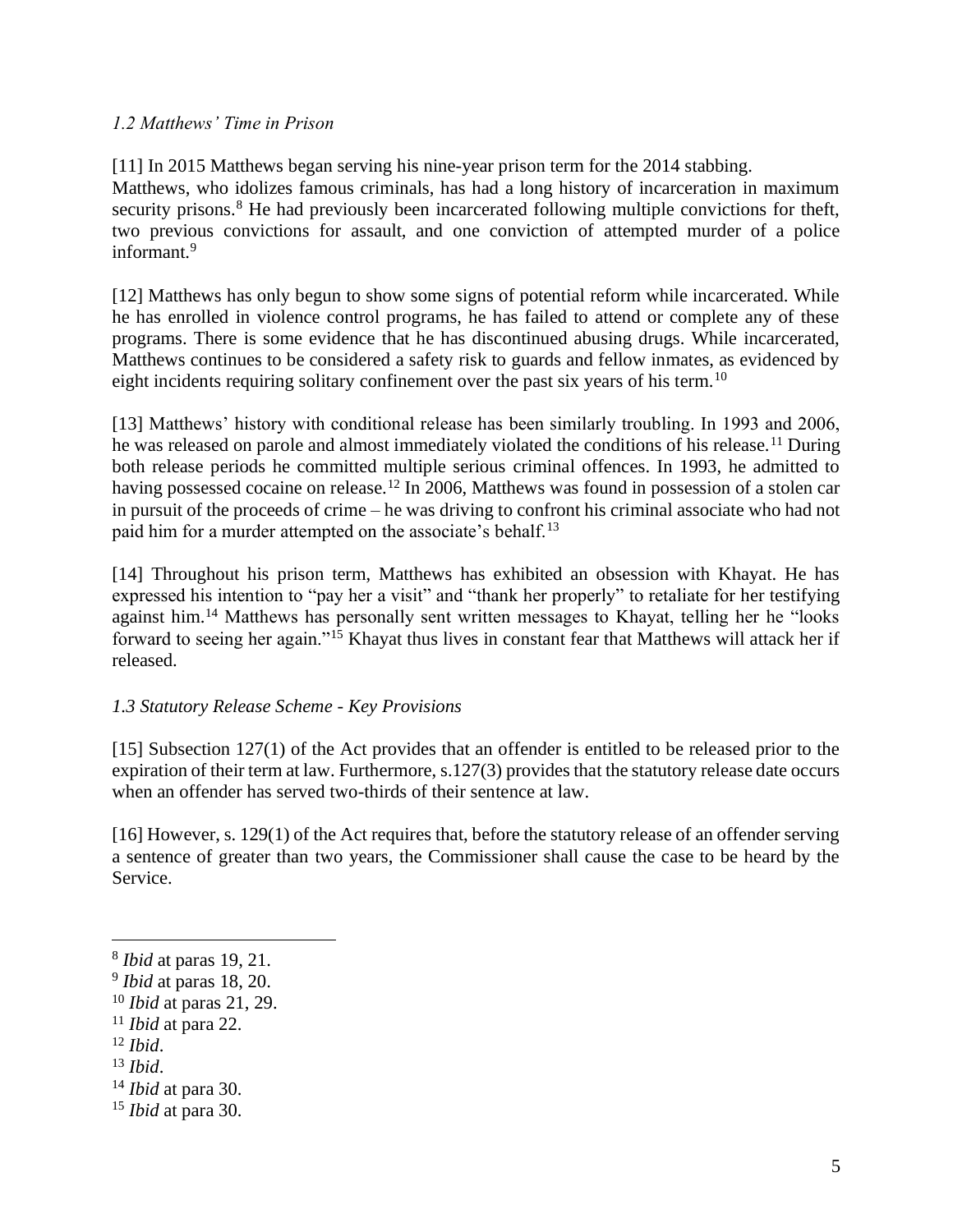[17] No more than six months prior to the date of statutory release, the Service shall refer the case to the Parole Board if they are satisfied, according to s. 129(2)(a)(i) of the Act, that the offender is likely to commit an offence causing death or serious harm to another person before the expiration of their sentence according to law.

[18] Where a decision is referred to the Board, the case is to be reviewed within four weeks of the date of referral.<sup>16</sup> In reviewing the case, the Board may order that the offender not be released from imprisonment before the expiration of their sentence according to law, if there is reason to believe that the offender is likely to commit an offence causing death or serious harm to another person.<sup>17</sup>

[19] In their review of an offender's case, both the Service and the Board are required to consider a number of factors set out in s. 132(1)(a) of the Act, including:

- (a) a pattern of persistent violent behaviour;
- (b) medical, psychiatric, or psychological evidence of such likelihood owing to a physical or mental illness or disorder of the offender;
- (c) reliable information compelling the conclusion that the offender is planning to commit an offence causing the death of or serious harm to another person before the expiration of the offender's sentence;
- (d) the availability of supervision programs that would offer adequate protection to the public from the risk the offender might otherwise present until the expiration of the offender's sentence according to law.

[20] Where a case is not referred to the Board by the Service, the Board is precluded from making any orders preventing the statutory release of an offender.<sup>18</sup> In such circumstances, the Board is limited to imposing conditions on the release where it is deemed necessary in order to protect society and to facilitate the offender's successful reintegration into society.<sup>19</sup>

[21] The Act includes provisions which allow for attendance by others at hearings held by the Board.<sup>20</sup> Specifically, victims and persons who suffered physical or emotional harm resulting from an act of an offender, whether or not the offender was prosecuted or convicted for that  $act^{21}$  are permitted to present a statement describing the harm or loss suffered and its continuing impact on them (including any safety concerns) and to comment on the possible release of the offender.<sup>22</sup> Importantly, there is no similar provision for hearings held by the Service.

<sup>16</sup> *The Act*, *supra* note 1, s 129(7).

<sup>17</sup> *Ibid*, s 130(3).

<sup>18</sup> *Ibid*, s 129(2).

<sup>19</sup> *Ibid*, ss 133(1)-(3.1).

<sup>20</sup> *Ibid*, s 140(4).

<sup>21</sup> *Ibid*, s 142(3).

 $22$  *Ibid*, s 140(10)(b).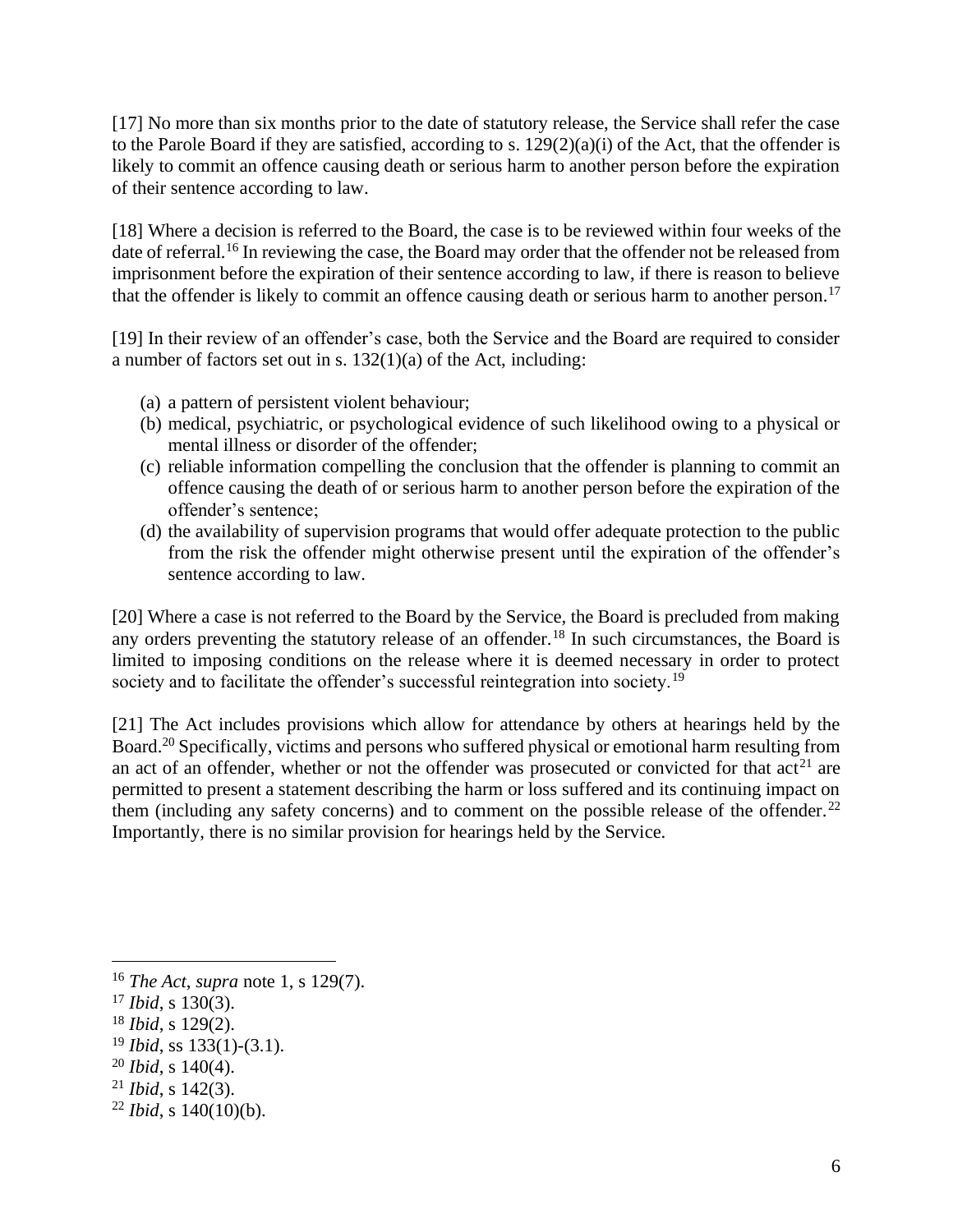## <span id="page-7-0"></span>*1.4 The Decision of the Service*

[22] In 2021, six years into Matthews' nine-year term, the Service conducted its review and decided that "there were no grounds to refer the matter to the Parole Board" (the "**Decision**"). In deciding not to refer Matthews' case to the Board pursuant to subsection 129(2) of the Act, the Service denied Khayat the opportunity to be heard specifically on the issue of Matthews' early release.

[23] In its report, the Service acknowledged Matthews' high risk of recidivism but did not find it likely he would commit an offence causing the death of or harm to another person within the remaining three years of his sentence at law.<sup>23</sup> The report focused on Matthews' potential abstention from drugs and very recent decrease in reported violent behaviour, despite his continued verbal threats.<sup>24</sup> Matthews' failure to complete violence control courses or attend his sessions with the prison psychologist were noted in the Service's report.<sup>25</sup> The Service was satisfied that Matthews intends to get his life on track due to what they perceived as a "desire for selfimprovement and an openness to change."<sup>26</sup>

[24] Following this report, Khayat filed her application for judicial review of the Decision.<sup>27</sup>

## <span id="page-7-1"></span>*1.5 The Parole Board's Hearing*

[25] While the Parole Board was precluded from opposing Matthews' release as the case was not referred by the Service, it did comment on the case while imposing release conditions. The Board found the Decision to be "surprising" given Matthews' violent history.<sup>28</sup> In reviewing the release conditions, the Board heard from Khayat, who expressed her fears regarding Matthews' release.<sup>29</sup> Khayat had no such opportunity to speak to the Service.

[26] Having reviewed the case, the Board used its limited power to impose some conditions on Matthews' release.<sup>30</sup> The conditions include requirements for regular drug-testing, a strict 10:00 PM curfew, obligatory twice-weekly psychological consultations, and an order not to contact Khayat.<sup>31</sup>

<sup>28</sup> *Ibid* at para 47.

<sup>23</sup> *FC Decision*, *supra* note 2 at para 44.

<sup>24</sup> *Ibid* at para 44.

<sup>25</sup> *Ibid*.

<sup>26</sup> *Ibid*.

<sup>27</sup> *Ibid* at para 46.

<sup>29</sup> *The Act*, *supra* note 1, s 140(10); *FC Decision*, *supra* note 2 at para 48.

<sup>30</sup> *The Act*, *supra* note 1, s 133(1) - (3.1); *FC Decision*, *supra* note 2 at para 47.

<sup>31</sup> *FC Decision*, *supra* note 2 at para 47.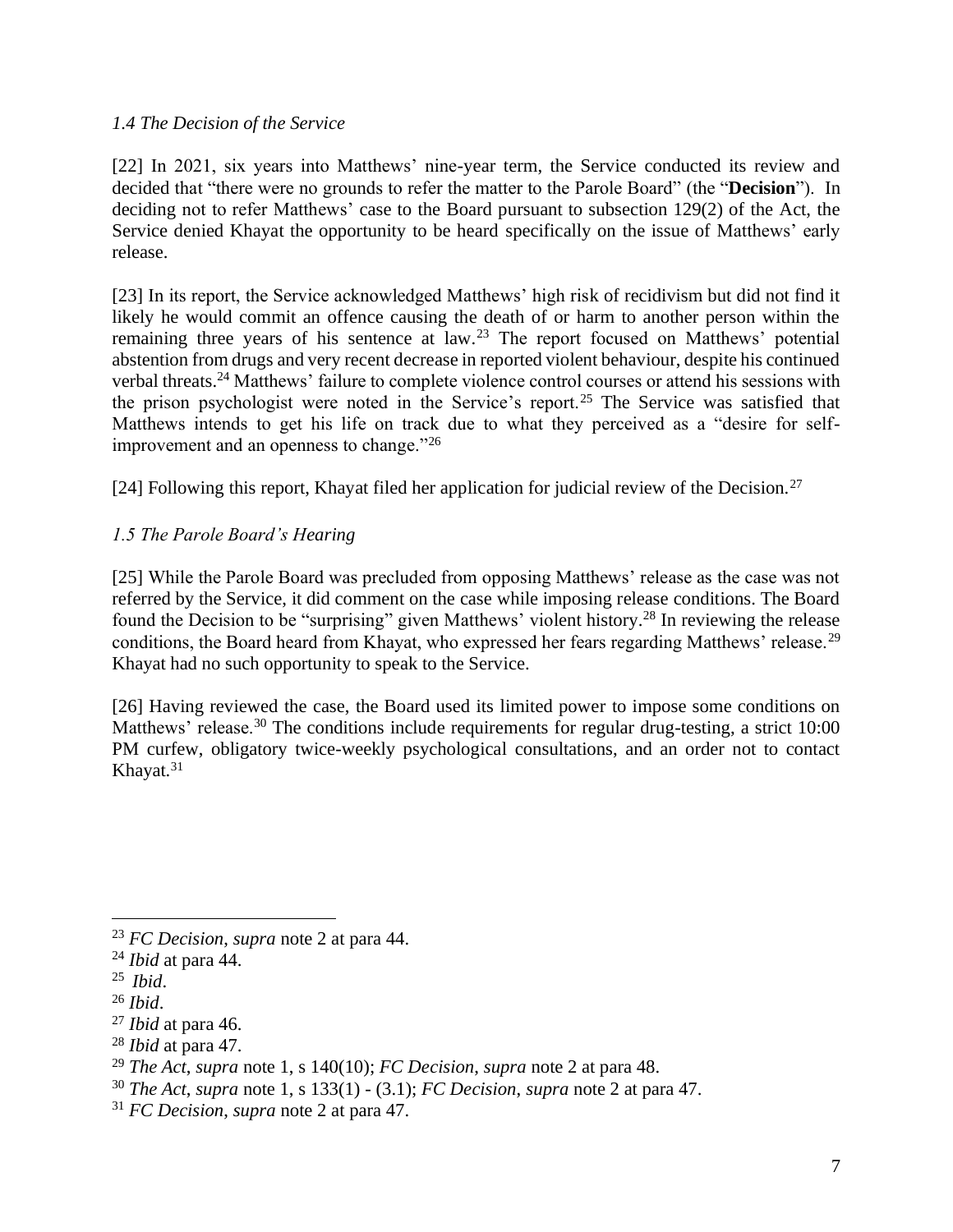# <span id="page-8-0"></span>**2. Judicial History**

# <span id="page-8-1"></span>*2.1 The Federal Court's Decision Ordering Referral to the Board*

[27] Khayat successfully appealed to the Federal Court for judicial review of the Decision. The Federal Court held in her favour, concluding:

- 1. that Khayat had standing to seek judicial review;  $32$
- 2. that the Decision not to refer the case to the Board was unreasonable;  $33$
- 3. that the scheme for statutory release jeopardized Khayat's right under section 7 of the *Canadian Charter of Rights and Freedoms*<sup>34</sup> (the "**Charter**") to life and security of person.<sup>35</sup>

[28] The court ordered that the Decision be set aside and that the Service refer the case to the Board.<sup>36</sup>

[29] On the issue of standing, Price J. found that Khayat had standing to bring an application for judicial review of the Decision because: (i) she was directly affected by the Decision and thus had private standing; (ii) even without private standing, she had public interest standing because to hold otherwise would immunize the Decision from review, as Matthews nor the Service would challenge it.<sup>37</sup>

[30] On the reasonableness of the Decision, the court found that the Decision was flawed because it failed to take important factors into consideration.<sup>38</sup> As examples, the court held that the Service ignored evidence of the threat that Matthews posed to Khayat and failed to give proper weight to the fact that Matthews had only been prevented from carrying out an attack on Khayat and others because of the actions of prison officials, not by his own initiative.<sup>39</sup>

[31] Furthermore, the court held that the Decision was non-discretionary on the part of the Service and is thus entitled only to ordinary reasonableness analysis.<sup>40</sup> The court thus decided that the Service, while possessing some latitude in assessing the factors contributing to release, operates within a prescriptive legislative structure that mandates referral of a case when there are reasonable grounds to believe that the offender is likely to commit an offence causing death or serious harm

<sup>39</sup> *Ibid* at paras 60, 65.

<sup>32</sup> *Ibid* at paras 55-56.

<sup>33</sup> *Ibid* at para 58.

<sup>34</sup> part 1 of the *Constitution Act*, *1982*, being Schedule B to the *Canada Act 1982* (UK), 1982, c

<sup>11 [</sup>*Charter*].

<sup>35</sup> *FC Decision*, *supra* note 2 at para 71.

<sup>36</sup> Ibid at para 76.

<sup>37</sup> *Ibid* at paras 55-56.

<sup>38</sup> *Ibid* at para 59.

<sup>40</sup> *Ibid* at para 63.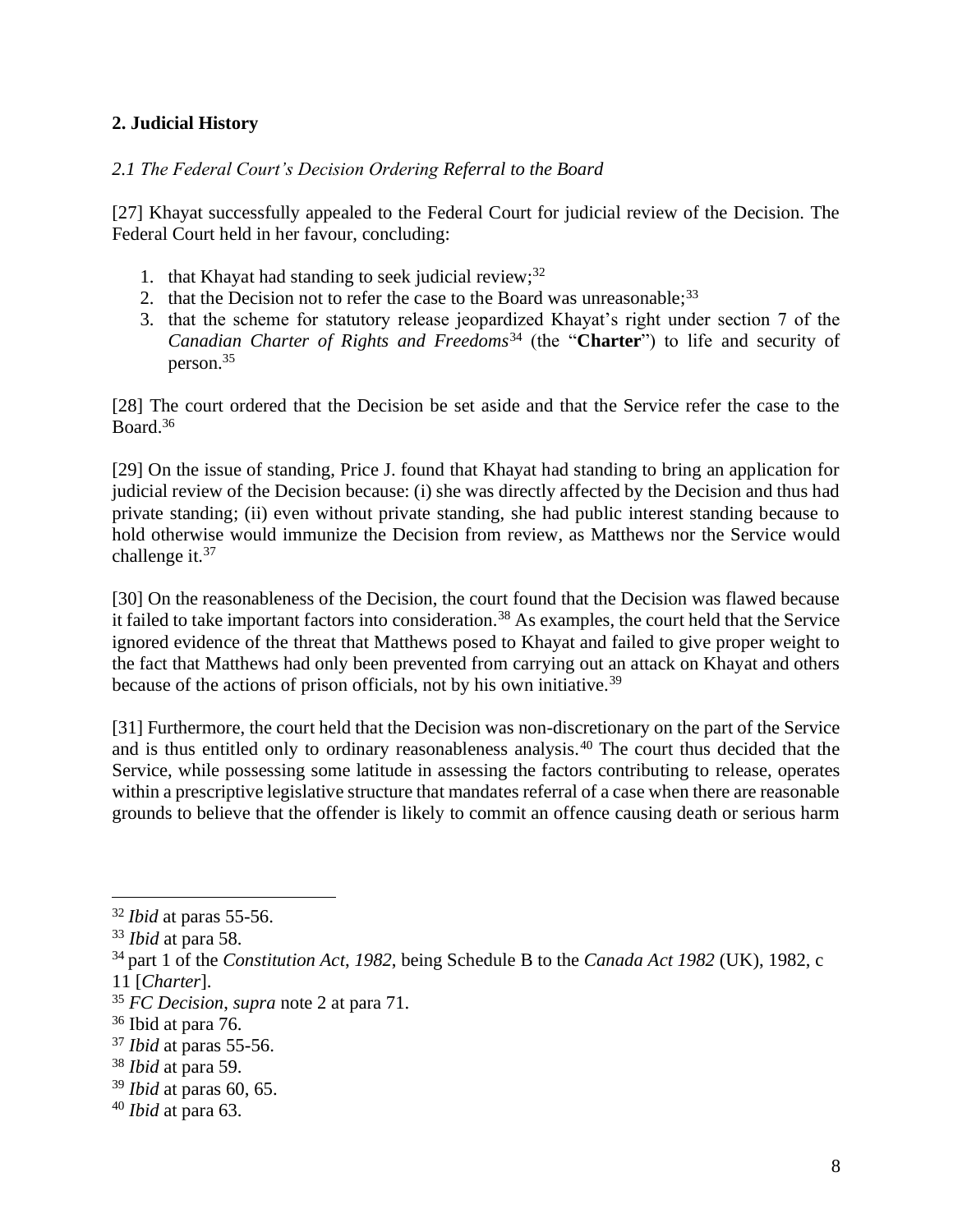to another person before the expiration of the offender's sentence.<sup>41</sup> Because of this prescriptive mandate, the Decision could not be considered discretionary.

[32] The second issue concerned the constitutionality of the statutory release scheme. The court held that the legislative scheme "almost automatically" releases dangerous offenders into society.<sup>42</sup> The scheme thus endangers the lives of all Canadians, particularly in view of the Act's purpose to "contribute to the maintenance of a just, peaceful and safe society."<sup>43</sup> Without providing a detailed analysis, the court did not accept Khayat's argument that, in view of the danger to her life and security of person, there must exist a forum for her to be heard.<sup>44</sup>

## <span id="page-9-0"></span>*2.2 The Federal Court of Appeal's Decision Ordering the Decision Reinstated*

[33] The Queen in Right of Canada appealed the Federal Court decision to the Federal Court of Appeal. The Court ordered the Decision reinstated.<sup>45</sup>

[34] Dryden J.A., writing for the majority of the Federal Court of Appeal, allowed the appeal and held that the Decision was not unreasonable and that the legal test under section 7 of the *Charter* was not met.<sup>46</sup>

[35] Furthermore, Dryden J.A. held that Khayat did not have standing as she did not appear to be a direct party to the Decision, which did not give rise to judicial review as it did not affect her "rights."<sup>47</sup> Specifically, Dryden J.A. held that the Decision did not deny her a legal remedy to which she would otherwise be entitled, and that Khayat would then suffer no prejudice as any alleged prejudice would be hypothetical.<sup>48</sup>

[36] On the reasonableness of the Decision, Dryden J.A. held that the Federal Court's decision did not give adequate weight to the statutory release conditions imposed by the Service.<sup>49</sup> Plante J.A., concurring, added that the Service was not obliged to give reasons and deal with all arguments, including those arguments concerning Khayat's safety.<sup>50</sup> Further, Plante J.A. held that perfection cannot be expected, and that this was not an "exceptional circumstance" in which a reviewing court should disrupt factual findings.<sup>51</sup>

<sup>41</sup> *Ibid* at para 64.

<sup>42</sup> *Ibid* at para 70.

<sup>43</sup> *Ibid* at para 72.

<sup>44</sup> *Ibid* at para 69.

<sup>45</sup> *Minister of Public Safety and Emergency Preparedness and Attorney General of Canada v Ramza Khayat*, 2021 FCA 1978, 2021 FCA 1979 at para 11 [*FCA Decision*].

<sup>46</sup> *Ibid*.

<sup>47</sup> *Ibid* at para 2.

<sup>48</sup> *Ibid* at paras 4-5.

<sup>49</sup> *Ibid* at para 6.

<sup>50</sup> *Ibid* at paras 14-15.

<sup>51</sup> *Ibid*.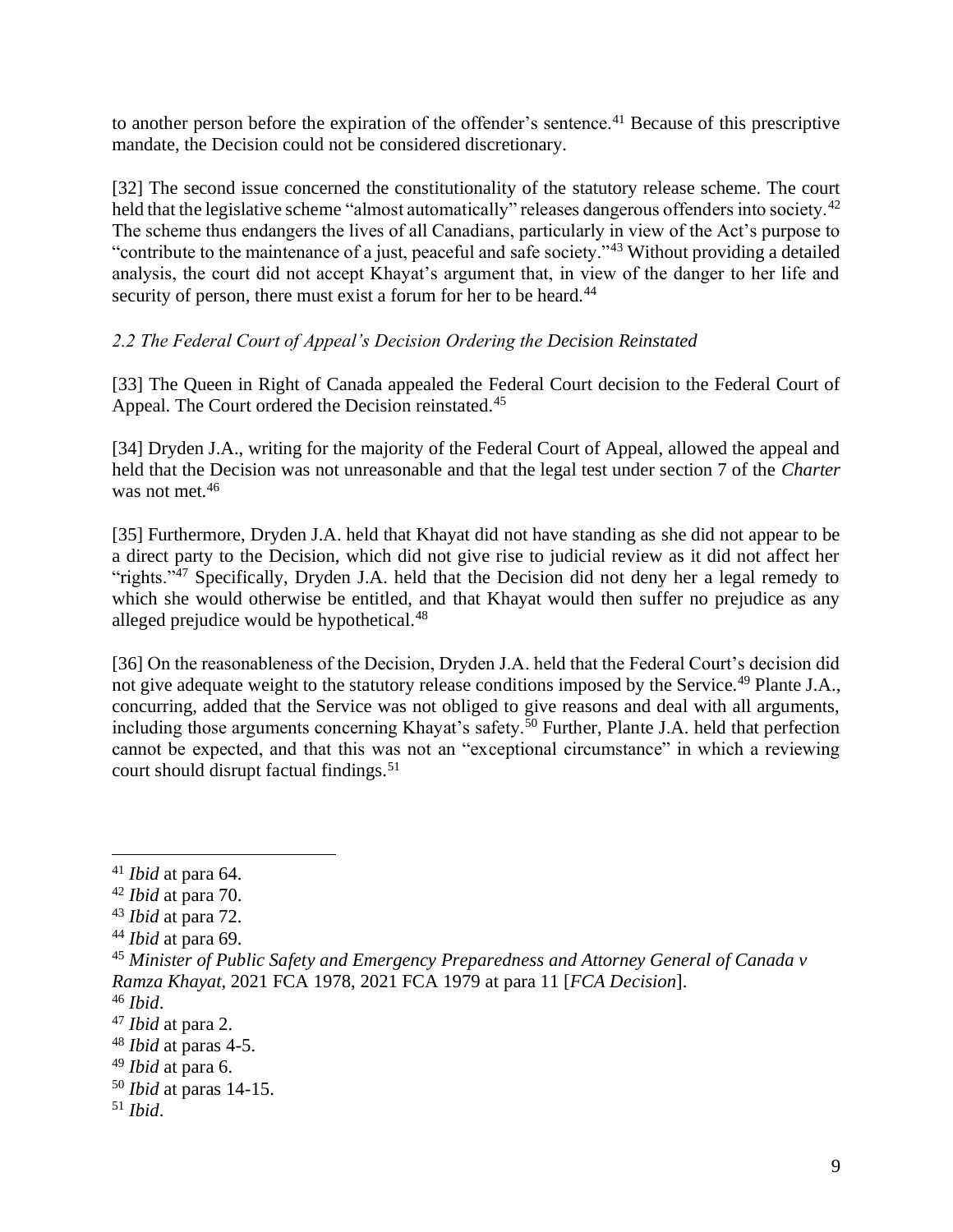[37] In dissent, Roy J.A. held that the decision of the lower court should stand, as Khayat would have direct and public interest standing.<sup>52</sup> Roy J.A. would have relaxed the test for public interest standing where, as here, the principle of legality is a consideration and access to justice issues are involved.<sup>53</sup> In assessing the reasonableness of the decision, Roy J.A. would have found the Decision unreasonable as the central issues were not addressed (although he did not specify which issues were central).<sup>54</sup> Further, Roy J.A. noted that the Service had a statutory obligation under s. 132(1)(d) of the Act to consider whether placing Matthews in a halfway house can achieve the goal of the Act.<sup>55</sup>

[38] On the second issue, Dryden J.A. held that Khayat had failed to establish a sufficient causal connection and a real, rather than speculative, link between the statutory release scheme and a limitation on her life or security of person.<sup>56</sup> In dissent, Roy J.A. would have found the scheme unconstitutional on the basis that it jeopardizes Khayat's safety and left her without a remedy, contrary to the principles of fundamental justice.<sup>57</sup>

[39] Roy J.A. would have confirmed the Federal Court's decision, setting aside the Decision and ordering the Service to refer the matter to the Board.<sup>58</sup>

# <span id="page-10-0"></span>**PART III – OBJECTIONS TO JUDGMENT APPEALED FROM**

[40] This appeal should be allowed for the following reasons:

- 1. The Federal Court of Appeal erred in concluding that Khayat did not have standing.
- 2. The Federal Court of Appeal erred in concluding that the scheme for statutory release was constitutional.
- 3. The Federal Court erred in rejecting an argument that the statutory scheme was procedurally unfair.
- 4. The Federal Court of Appeal erred in concluding that the Decision was reasonable or constitutional.
- 5. The Federal Court of Appeal exceeded the bounds of appellate review in its analysis of the Federal Court's decision.

<sup>52</sup> *Ibid* at para 19.

<sup>53</sup> *Ibid* at para 20.

<sup>54</sup> *Ibid* at para 21.

<sup>55</sup> *Ibid* at para 22.

<sup>56</sup> *Ibid* at para 10.

<sup>57</sup> *Ibid* at paras 23-24.

<sup>58</sup> *Ibid* at para 25.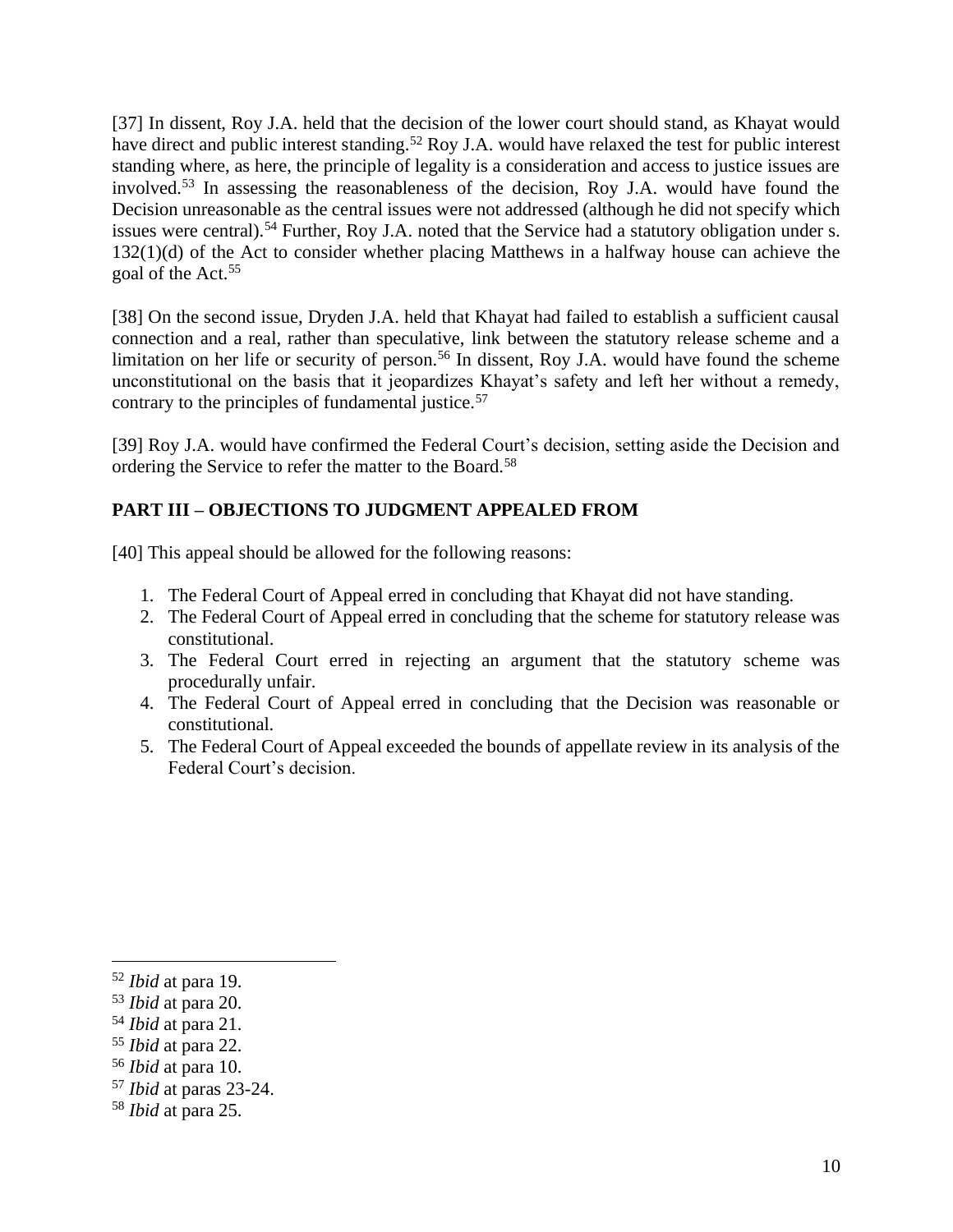## <span id="page-11-0"></span>**PART IV – ARGUMENTS**

### <span id="page-11-1"></span>**1. Khayat Has Public and Private Standing Before This Court**

[41] Khayat has standing to: (i) seek judicial review of the Decision and (ii) challenge the statutory scheme generally. The standard of appellate review on standing is correctness.<sup>59</sup>

<span id="page-11-2"></span>*1.1 The Purpose of the Law on Private and Public Standing Supports Khayat's Claim* 

[42] The purpose of the law on standing is to balance access to justice and scarce judicial resources.<sup>60</sup> The following principles influence the law: (i) the concern that innumerable suits may be filed by observers without stakes in disputes, jeopardizing access to the courts; (ii) ensuring that disputes are litigated by direct adversaries who have a personal stake and will thus litigate diligently and thoroughly; and (iii) ensuring that the courts resolve disputes that they have the institutional competence to resolve, and do not stray into non-justiciable issues.<sup>61</sup>

[43] Both concerning the Decision and the statutory scheme, Khayat is not a mere observer. Matthews' release clearly implicates Khayat's personal interests as it potentially jeopardizes Khayat's life and physical security, and certainly jeopardizes her psychological security. Khayat is the recipient of concrete and personal threats from Matthews.<sup>62</sup> She therefore has a direct interest in what is decided, an interest directly adverse to Matthews' desire to be released. Khayat's application addresses justiciable issues: whether she should have the right to be heard in order to prevent potential harm to herself occasioned by an administrative decision, and whether that

<sup>59</sup> *Miner v Kings (County)*, 2018 NSCA 5 at para 23.

<sup>60</sup> *Canada (Attorney General) v Downtown Eastside Sex Workers United Against Violence Society*, 2012 SCC 45 at para 25 [*Downtown Eastside*].

<sup>61</sup> *Ibid* at para 25.

<sup>62</sup> *FC Decision*, *supra* note 2 at para 31.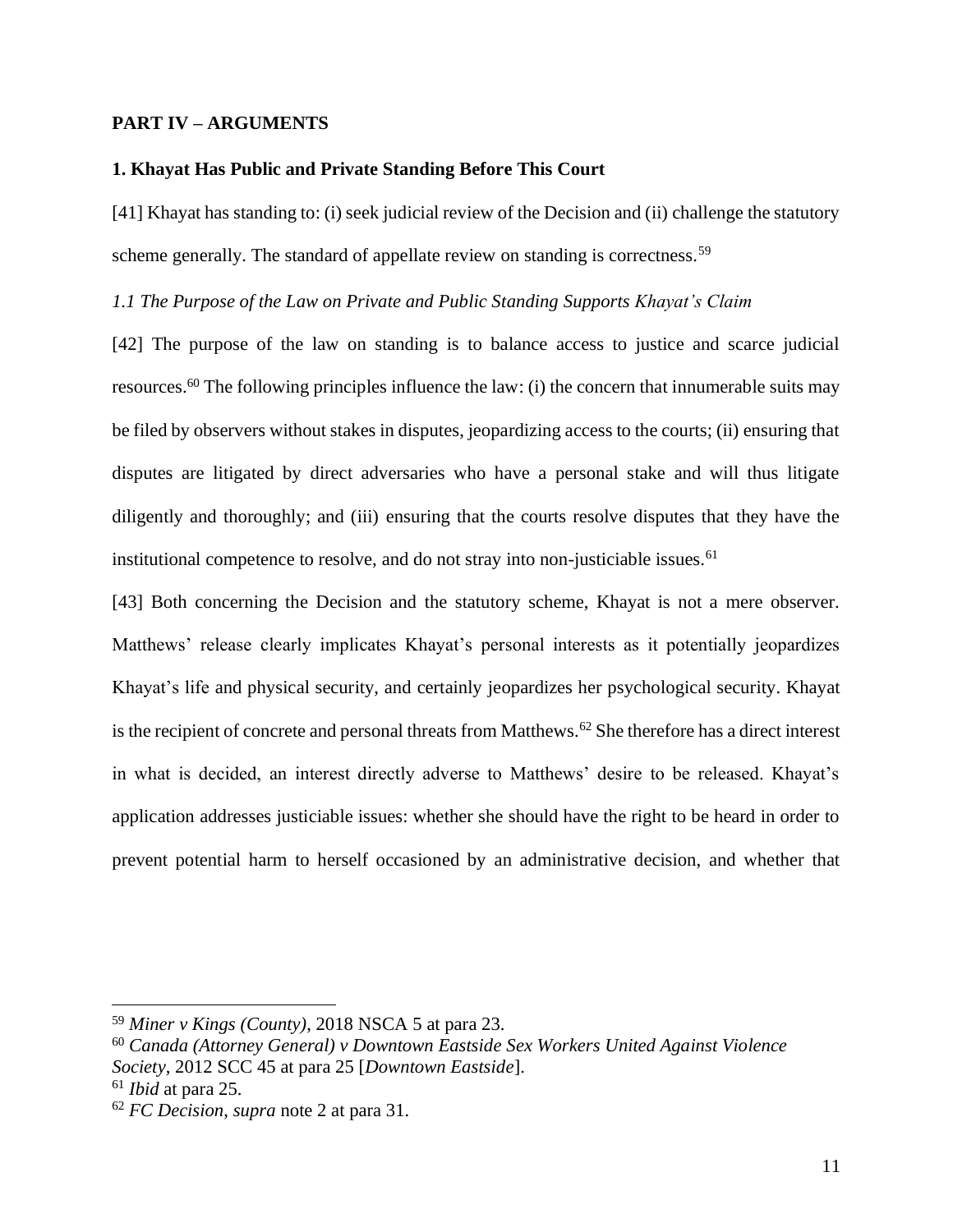administrative decision is legally and constitutionally sound. Finally, Khayat can maintain private and public interest standing simultaneously.<sup>63</sup>

## <span id="page-12-0"></span>*1.2 Khayat Has Private Standing to Challenge the Decision*

[44] Khayat meets the statutory requirement for private interest standing because she is "directly affected by the matter in respect of which relief is sought."<sup>64</sup> Standing is established where the conduct at issue affects legal rights, or imposes legal obligations, or causes prejudicial effects to the applicant.<sup>65</sup> The Decision does not impose legal obligations, but it plainly implicates Khayat's legal rights and causes her prejudicial effects. The prejudice of the threat to Khayat's life and security of the person is at issue here, as well as her constitutional right to life and security of person. Khayat is the recipient of particularized threats made by Matthews. Matthews' release engenders the possibility of physical harm and guarantees that Khayat will feel less secure. Khayat's opportunity to make submissions is not simply formalistic – the Service and Board would benefit from hearing her on the issue of release, as this would lead to a more informed decision.

[45] Khayat's claim is more direct than in other cases where private standing has been found, and it is distinct from cases in which courts have not found private standing; it engenders more than cultural and religious interests in protecting a religious symbol (where standing was found), <sup>66</sup> and it is not a case in which the statute has vested an agency with discretion that it chose not to exercise (where standing was not found). <sup>67</sup> The statute here commands the Service to do something that Khayat claims it did not do - refer to the Board. In summary, Khayat's situation clearly fits the

<sup>63</sup> *Sierra Club of Canada v Canada (Minister of Finance)*, [1999] 2 FC 211 at para 32.

<sup>64</sup> *Federal Courts Act*, RSC 1985, c F-7, s 18.1(1).

<sup>65</sup> *Canada (Attorney General) v Democracy Watch*, 2020 FCA 69 at para 19.

<sup>66</sup> *Canadian Jewish Congress v Chosen People Ministries Inc* (2002) 214 DLR (4th) 553 (FC) at paras 4, 47.

<sup>67</sup> *Canada (Attorney General) v Democracy Watch*, 2020 FCA 69 at paras 26, 38 [*Democracy Watch*].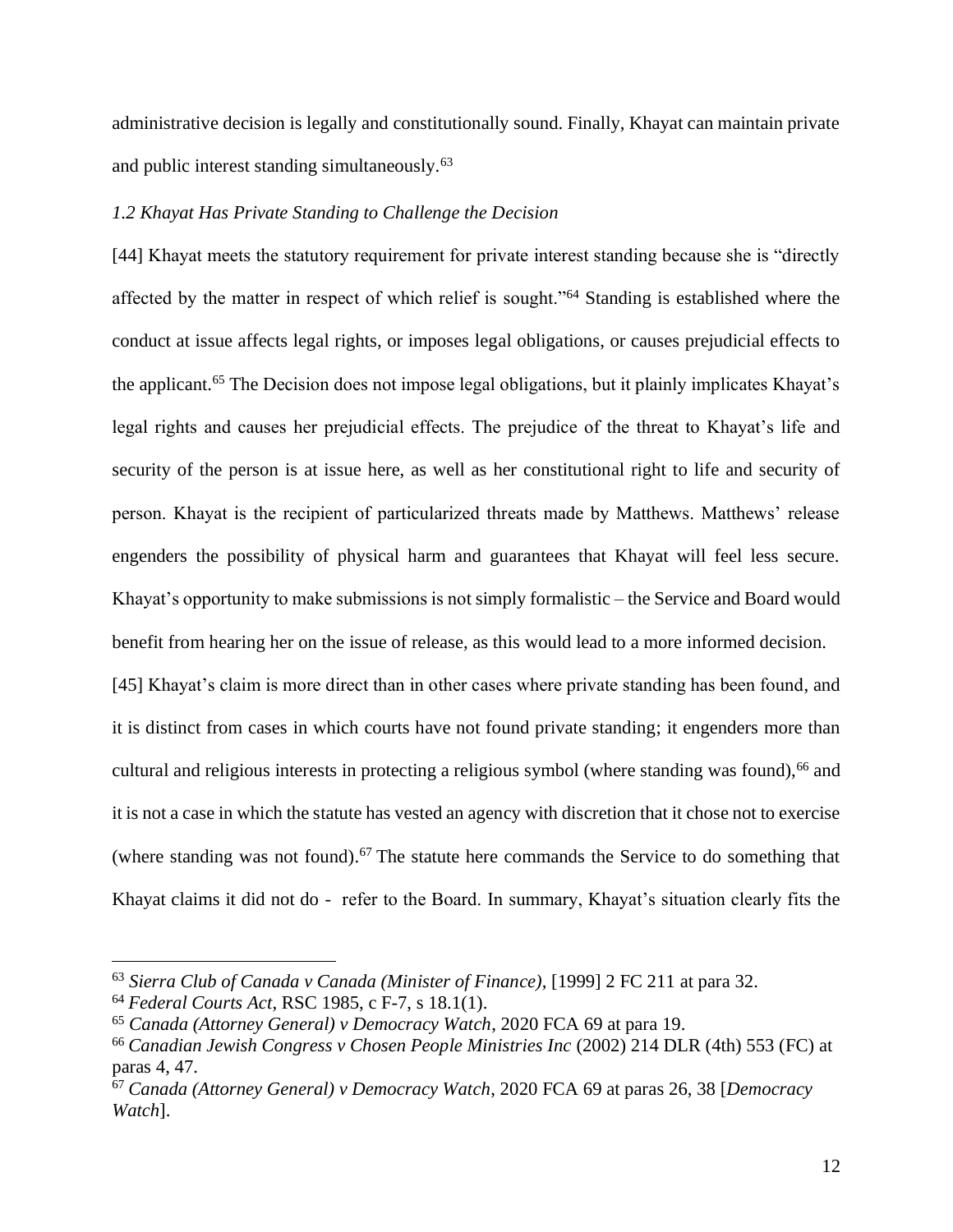"directly affected" requirement due to the substantial impact of the Decision on her legal rights and prejudice to her.

## <span id="page-13-0"></span>*1.3 Khayat Has Public Interest Standing to Challenge the Decision and the Statutory Scheme*

[46] Khayat also meets the test for public interest standing for her challenge to the Decision and statutory scheme because she: (i) raises a serious justiciable issue; (ii) has a real stake or a genuine interest in it; and (iii) in the circumstances, the action is a reasonable and effective way to bring the issue before the courts.<sup>68</sup> These three factors are applied "purposively and flexibly."<sup>69</sup>

### <span id="page-13-1"></span>1.3.1 Khayat Advances a Serious Justiciable Issue

[47] This factor is automatically met where there is a "serious constitutional issue" or an "important [issue]."<sup>70</sup> Where the claim is "far from frivolous," the courts do not conduct more than a preliminary inquiry into the merits.<sup>71</sup> Courts have expressed this inquiry as: "whether the claim was so unlikely to succeed that its result would be seen as a foregone conclusion."<sup>72</sup> Khayat challenges the Decision and Act on constitutional, procedural fairness, and reasonableness grounds. Four judges have arrived at varying conclusions on the legal analysis and facts. Similar to *Downtown Eastside*, the Decision *could* have had an impact on the lives and security of person of a specific person as well as the community at large.<sup>73</sup> It is open to the Service and the Board, upon hearing Khayat's and other similarly situated submissions, to conclude that releasing Matthews is inappropriate at this time. In particular, Matthews' 1996 attempted murder of a police informant, 1993 illegal possession of controlled substances, and 2006 appropriation of a stolen car

- <sup>71</sup> *Ibid*.
- <sup>72</sup> *Ibid*.

<sup>68</sup> *Downtown Eastside*, *supra* note 60 at para 37.

<sup>69</sup> *Ibid* at para 37.

<sup>70</sup> *Ibid* at para 42.

<sup>73</sup> *Ibid* at para 3.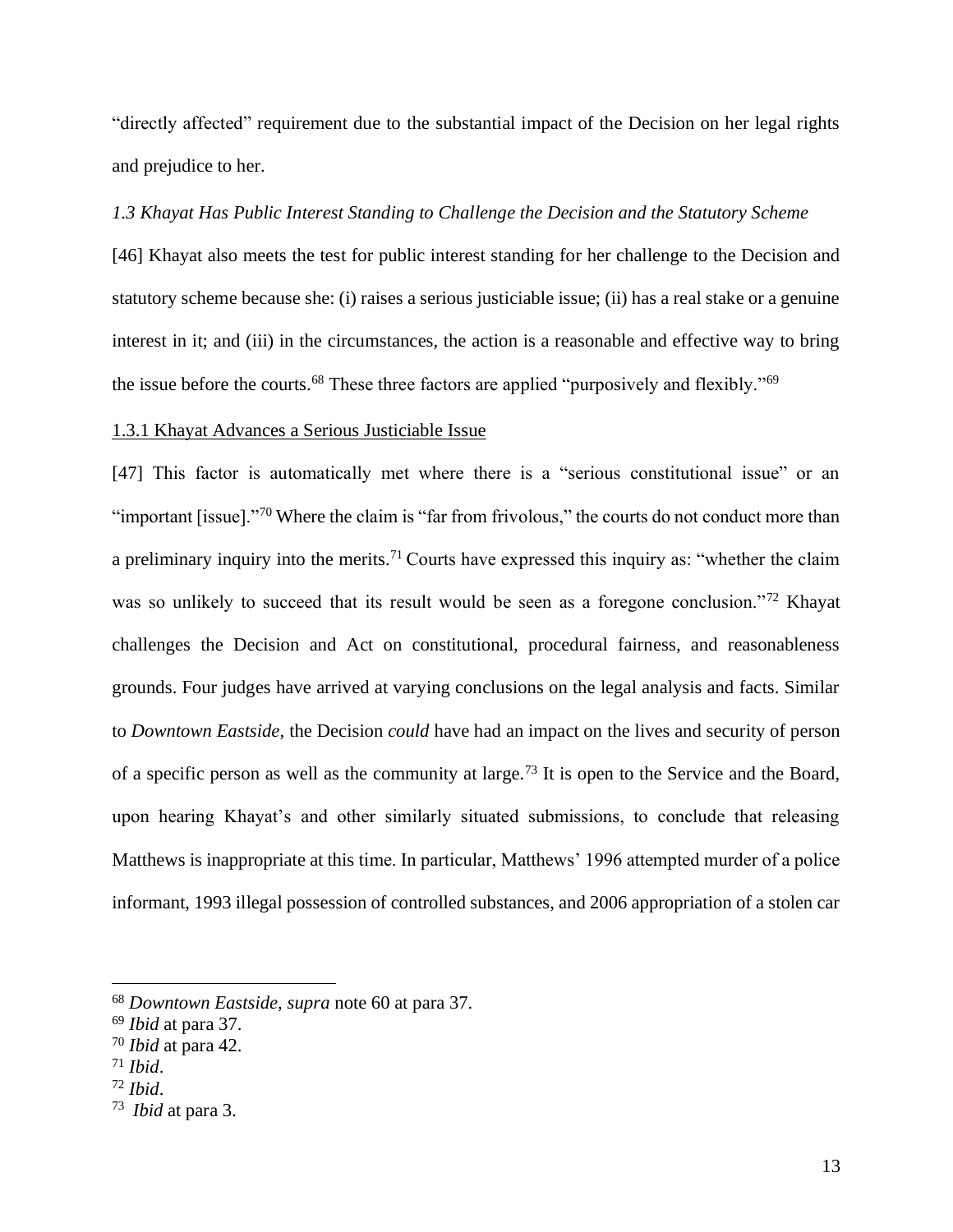and pursuit of the proceeds of crime are all offences against the community, independent of Khayat. These instances represent part of Matthews' threat to the community, which is a serious matter subject to consideration by the Service and the Board.

[48] Moreover, the standard for the evaluation of this factor is purposeful and flexible – precedent counsels against exaggerated fears of redundant actions.<sup>74</sup> The Act's purpose must be considered in the context of Khayat's action<sup>75</sup> - to contribute to the maintenance of a just, peaceful and safe society.<sup>76</sup> Justice, peace, and safety, for Khayat and others, as well as complex administrative and constitutional law questions, are at the core of this action and are serious justiciable issues.

### <span id="page-14-0"></span>1.3.2 Khayat Has a Clear Stake and Genuine Interest

[49] Khayat's stake and interests are manifest:

- 1. her actions on the night of Matthews' attack were taken at great personal risk and likely saved the victim's life;<sup>77</sup>
- 2. her fortitude in giving her testimony despite threats from Matthews' criminal associates led directly to Matthews' conviction;<sup>78</sup>
- 3. she has been threatened multiple times by Matthews while he serves his sentence;<sup>79</sup>
- 4. she has been prevented from submissions to the Service.<sup>80</sup>

<sup>79</sup> *Ibid* at para 30.

<sup>74</sup> *Ibid* at para 41.

<sup>75</sup> *Ibid*.

<sup>76</sup> *The Act*, *supra* note 1, s 100.

<sup>77</sup> *FC Decision*, *supra* note 2 at para 11.

<sup>78</sup> *Ibid* at para 14.

<sup>80</sup> *Ibid* at para 40.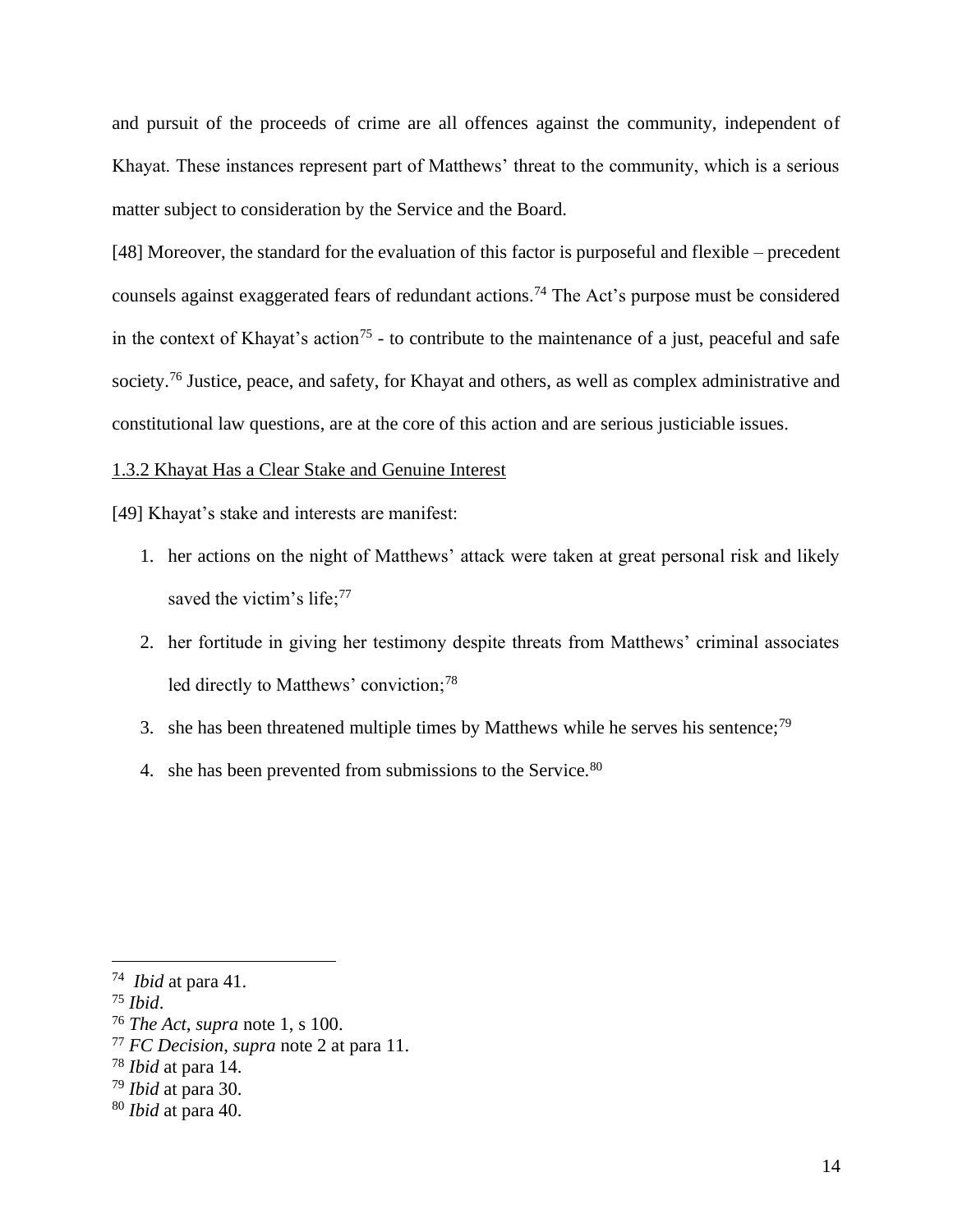[50] The courts have confirmed public interest standing in much less direct stakes and interests. Indeed, under this factor, courts have repeatedly granted standing for litigants to challenge whole statutes, solely owing to a reputation for advocacy<sup>81</sup> or interest in an area.<sup>82</sup>

[51] At this stage of the analysis, the courts evaluate the "engagement" of the applicant in the controversy.<sup>83</sup> While Khayat has no history advocating for parole issues at the societal level, she has a long-established commitment to the public interest. Indeed, by virtue of her quick aid to Matthews' victim and steadfastness in testifying against him, her commitment to the broader goals of justice, the rule of law, and peace and safety, are established. In brief, Khayat's commitment to the public interest has spanned the history of this case.

# <span id="page-15-0"></span>1.3.3 Khayat's Action is the Only Reasonable and Effective Way to Bring the Issue Before the Courts

[52] It is clear that Khayat's action is the only reasonable and effective way to bring the issue before the courts as Matthews will not challenge a decision in his favour and the Minister opposes Khayat's application. An important policy justification underlying this factor is ensuring that government action is not immunized from court review,<sup>84</sup> as it would be if Khayat would be barred from bringing an action.<sup>85</sup> Courts have specifically held that a group will be accorded standing if the effect of denying it would be to immunize an action.<sup>86</sup>

[53] Also important under this factor is the courts' interest in ensuring that an action is genuinely in the public interest, with a view to ascertaining the impact upon the public if the action is not

<sup>81</sup> *Canadian Council of Churches v Canada (Minister of Employment and Immigration)*, [1992] 1 SCR 236 at para 39.

<sup>82</sup> *League for Human Rights of B'Nai Brith Canada v Canada*, 2010 FCA 307 at paras 58, 60 [*B'Nai Brith*].

<sup>83</sup> *Downtown Eastside*, *supra* note 60 at para 43.

<sup>84</sup> *Ibid* at para 31.

<sup>85</sup> *FC Decision*, *supra* note 2 at para 56.

<sup>86</sup> *B'Nai Brith*, *supra* note 82 at para 61.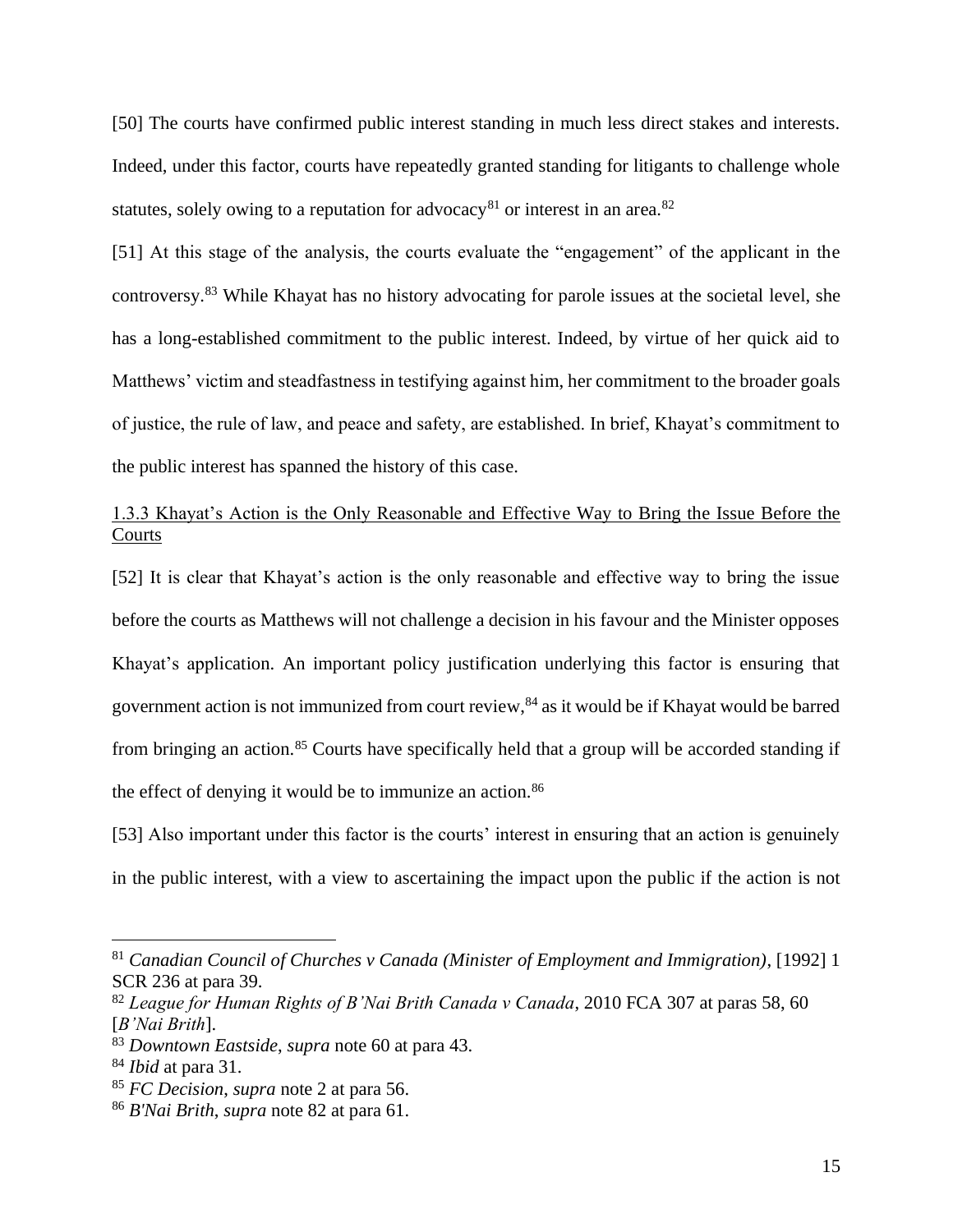allowed.<sup>87</sup> While the genesis of Khayat's action comes from her private interests, this case has broad public consequences as it will affect the ability of all victims of crime to be heard by the Service and the Board in the context of perpetrators of crime being granted early release.

## <span id="page-16-0"></span>**2. The Decision Was Unreasonable**

## <span id="page-16-1"></span>*2.1 The Standard of Review of the Decision is Context-Sensitive Reasonableness*

[54] The Decision is subject to a context-sensitive reasonableness analysis.<sup>88</sup> The Decision was unreasonable because: (i) the process was flawed as it ignored the Service's governing statute and procedures;<sup>89</sup> and (ii) the Decision does not exhibit the "requisite degree of justification, intelligibility and transparency" leading to the outcome reached.<sup>90</sup>

# <span id="page-16-2"></span>2.1.1 The Process Was Flawed and The Decision Conflicted with the Prescriptive Governing Statute and Service Procedures

[55] This process clearly involved three defects that, individually and taken together, amount to unreasonableness: omitting analysis on large parts of statutory requirements,  $91$  ignoring central issues,  $92$  and misapprehending evidence.  $93$ 

## <span id="page-16-3"></span>*(i) The Service Ignored the Statute and Central Issues*

[56] In assessing reasonableness, courts consider the administrative decision-maker's compliance with its own policies and procedures, as well as the statutory context.<sup>94</sup> The Service's departure from the mandatory statutory requirements was significant. The Service is obliged to assess

<sup>87</sup> *Downtown Eastside*, *supra* note 60 at para 51.

<sup>88</sup> *Canada (Minister of Citizenship and Immigration v Vavilov*, 2019 SCC 65 at paras 17, 40 [*Vavliov*].

<sup>89</sup> *Ibid* at para 83.

<sup>90</sup> *Ibid* at para 81.

<sup>91</sup> *Ibid* at paras 109-110.

<sup>92</sup> *Ibid* at para 100.

<sup>93</sup> *Ibid* at para 126.

<sup>94</sup> *Ibid* at para 94.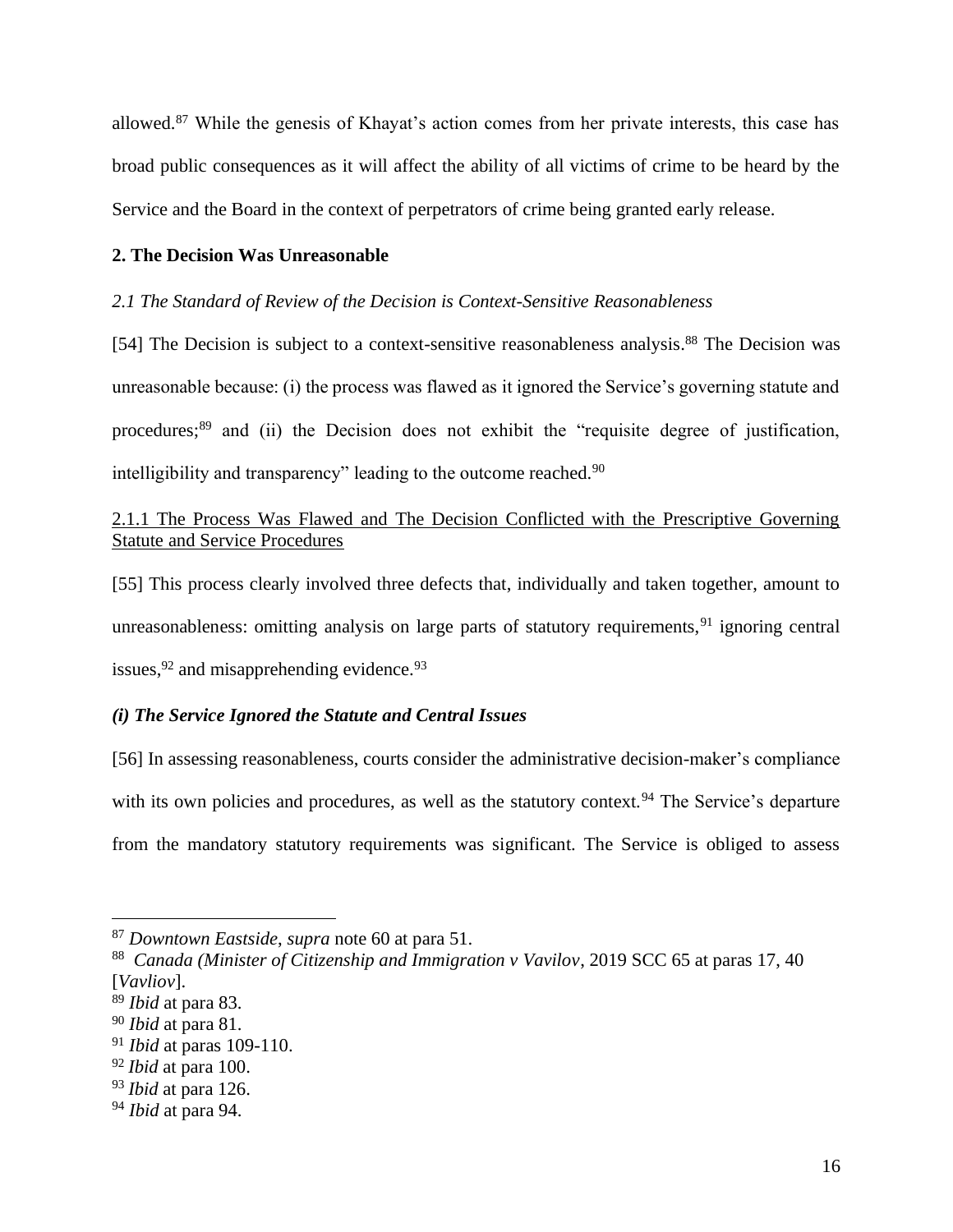whether "there are reasonable grounds to conclude that the offender is likely to commit an offence causing death or serious harm to another person before the expiration of the offender's sentence according to law" and thus whether the case should be referred to the Board.<sup>95</sup> To make this assessment, subsection 132(1) of the Act mandates consideration of several factors, which the Service did not analyze adequately (or at all) in this case, <sup>96</sup> namely:

- 1. Matthews' "pattern of persistent violent behaviour" including the offences Matthews committed in the past, although the Service did comment on future violence;<sup>97</sup>
- 2. the "seriousness of the offences" for which Matthews was sentenced (including offences committed while a member of an organized crime group);<sup>98</sup>
- 3. his difficulty controlling "violent impulses": the Service only noted a decrease in violent behaviour in the final 12 months during incarceration;<sup>99</sup>
- 4. his previous "use of weapons" in the commission of past offences, such as the 2014 stabbing and the 1996 attempted murder; $100$
- 5. the threats of violence he issued against Khayat (it appears to have only considered threats he issued against guards and other inmates); $^{101}$
- 6. the "brutal nature" associated with the commission of his past offences, for example his shooting of a victim in 1996 multiple times, at close range and in a public place:  $102$

<sup>100</sup> *Ibid*.

<sup>95</sup> *The Act*, *supra* note 1, s 132(1).

<sup>96</sup> *FC Decision*, *supra* note 2 at para 44.

<sup>97</sup> *The Act, supra* note 1, s 132(1)(a).

<sup>98</sup> *FC Decision*, *supra* note 2 at paras 10-13.

<sup>99</sup> *The Act*, *supra* note 1, s 132(1)(a).

<sup>101</sup> *Ibid*.

<sup>102</sup> *Ibid*.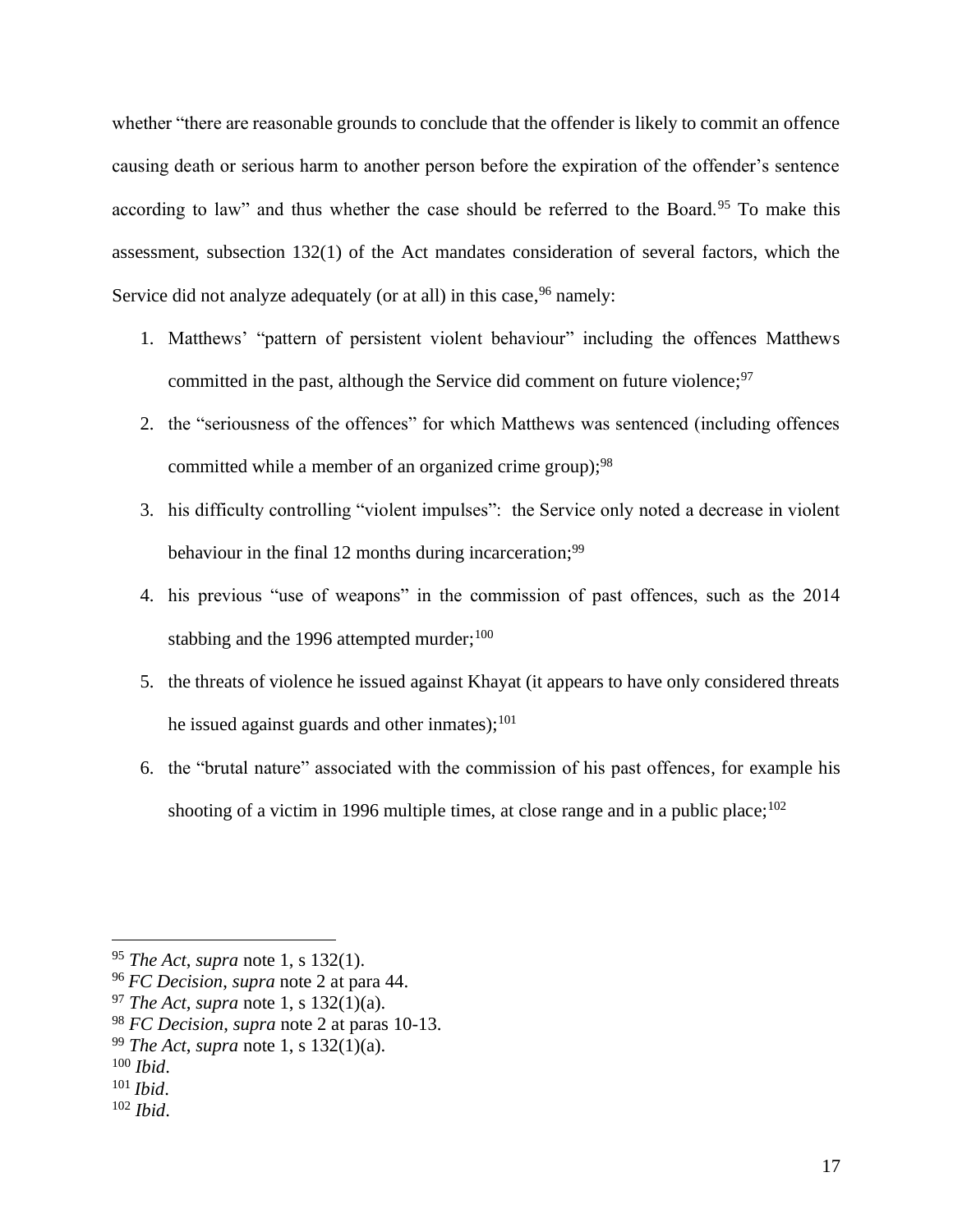- 7. his "substantial degree of indifference" as to the consequences of his behaviour as it relates to others, particularly the victims of his previous offences and Khayat; and  $103$
- 8. consideration of evidence from the prison psychologist regarding Matthews' likelihood to commit another offence causing death or serious harm,<sup>104</sup> which included his idealization of famous criminals, his wish to be "a feared and famous criminal,"<sup>105</sup> and his "obsession with Khayat" including the threats to Khayat expressed to the psychologist.<sup>106</sup>

[57] While omitting analysis does not automatically lead to an unreasonable decision, "a decision maker's failure to meaningfully grapple with key issues or central arguments" would make a decision unreasonable.<sup>107</sup> In this case, the Service's marked departure from the statutory requirements was a central defect and thus omitting the analysis above demonstrated that the Decision was unreasonable.

# <span id="page-18-0"></span>*(ii) The Service's Disregard of Statutory Requirements is Compounded by Disregard of Service Procedures*

[58] The Federal Court rightly noted that the Service's own directives are binding on it,<sup>108</sup> and the law on reasonableness supports this.<sup>109</sup> The directives mirror s. 132(1) of the Act, and thus compound the Service's error of failing to fully consider the s.  $132(1)$  factors.<sup>110</sup>

<sup>103</sup> *Ibid*.

<sup>104</sup> *Ibid*.

<sup>105</sup> *FC Decision*, *supra* note 2 at para 19.

<sup>106</sup> *Ibid* at para 30.

<sup>107</sup> *Vavilov*, *supra* note 88 at para 128.

<sup>108</sup> *FC Decision*, *supra* note 2 at para 39.

<sup>109</sup> *Vavilov*, *supra* note 88 at para 94.

<sup>110</sup> Correctional Services of Canada, Commissioner's Directive No 712-2, "Detention" (23 April 2015) at Annex D [*The Directive*].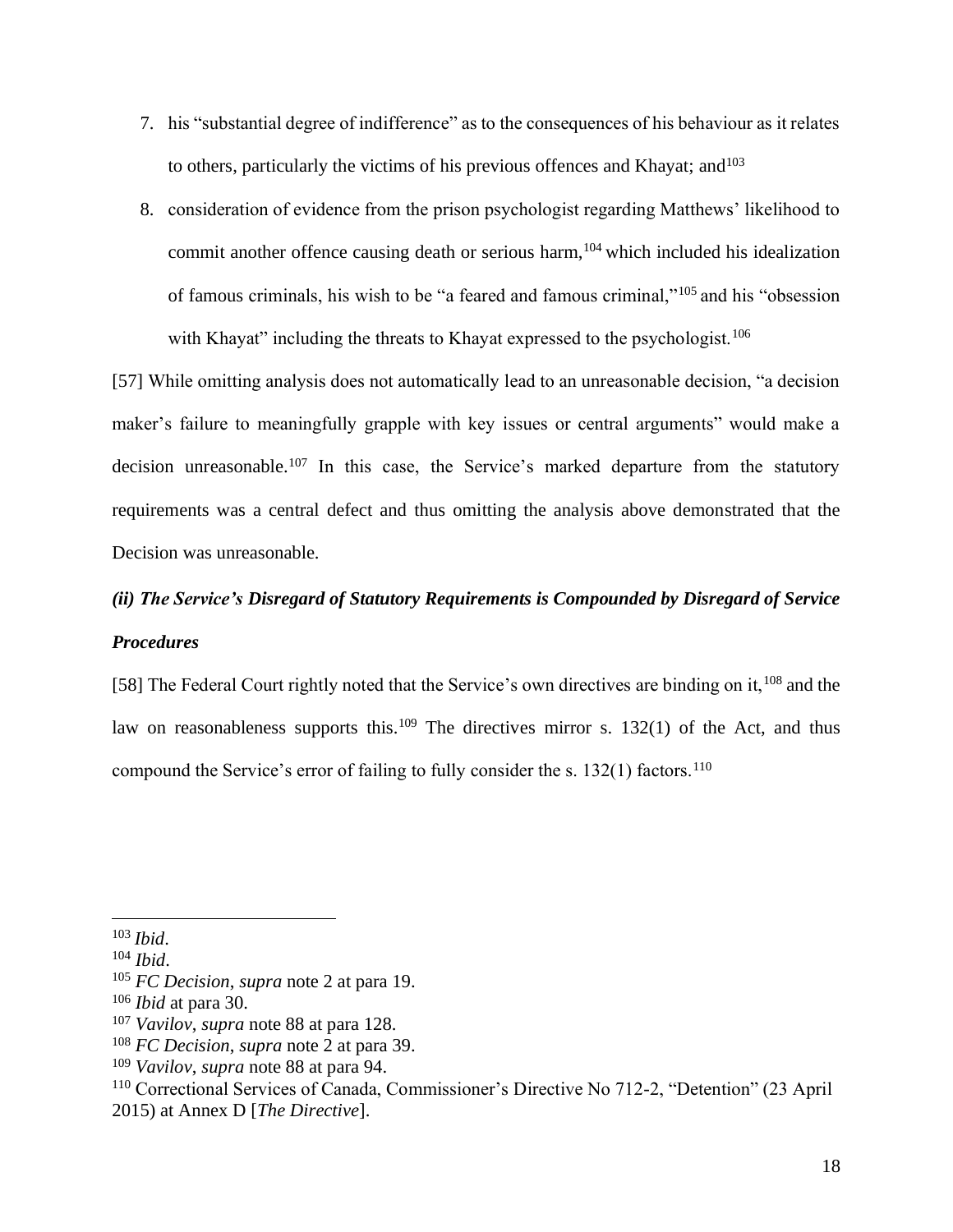## <span id="page-19-0"></span>*(iii) The Service Misapprehended Evidence*

[59] The Service was also compelled to consider "reliable information compelling the conclusion that the offender is planning to commit an offence causing the death of or serious harm to another person before the expiration of the offender's sentence."<sup>111</sup> In conducting its assessment, the Service did not properly consider this information, and misapprehended the evidence that it did consider. First, it decided only to consider whether Matthews has acted on his violent threats *while incarcerated*, <sup>112</sup> not analyzing what he might do *if released,* as the statute requires. As Price J. noted, this is significant as prison officials have repeatedly been required to control Matthews because they believe him to be capable of violence - it could simply be that these controls have successfully prevented violence, not that Matthews has a reduced propensity to be violent.<sup>113</sup> The conclusion that he did not follow-through on threats in prison being tantamount to establishing that he would not follow-through on threats when released is thus a misapprehension of the evidence.<sup>114</sup> [60] Second, the Service considered Matthews' drug consumption, although there is no evidence for its conclusion that these problems "appear to be behind [Matthews]" - this is too strong of a conclusion to draw from the record, which shows that no drug-related incidents were recorded by prison guards.<sup>115</sup> It is a misapprehension to conclude that an absence of evidence of drug abuse means that Matthews no longer struggles with drug abuse.

[61] Third, it also concluded that there was a "marked decrease" of violent behaviour in custody, yet Matthews was placed in solitary confinement eight times due to fears by officials that he may

<sup>111</sup> *The Act*, supra note 1, s 132(1)(c).

<sup>112</sup> *FC Decision*, *supra* note 2 para 44.

<sup>113</sup> *Ibid* at para 60.

<sup>114</sup> *Ibid* at para 44.

<sup>115</sup> *Ibid* at paras 44, 25.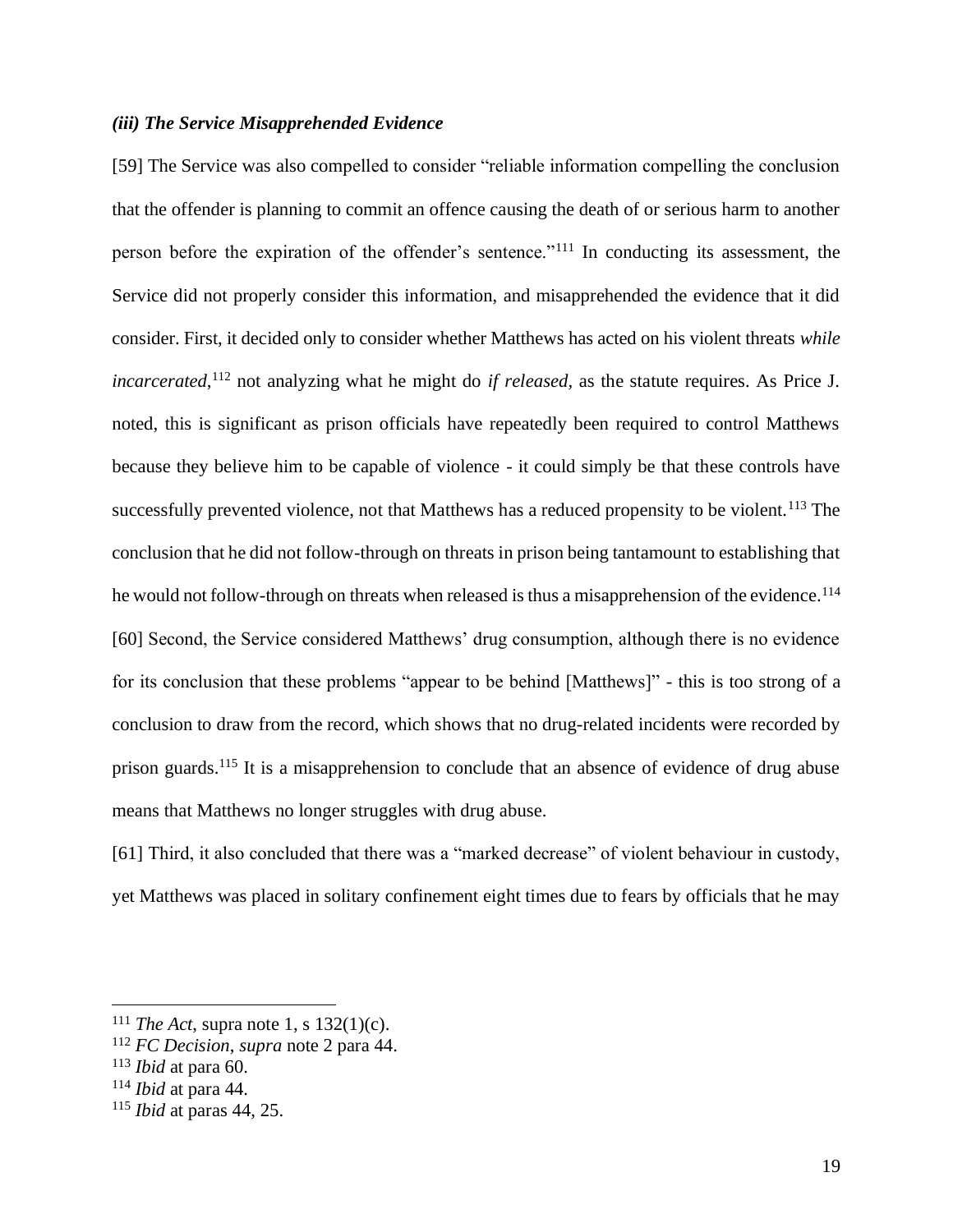harm others, as recently as July 2020.<sup>116</sup> In view of this, there is no consideration of the sustainability of Matthews alleged new non-violent disposition, including whether he continues to be a member of an organized crime group that may force the commission of violent offences upon release as a condition of membership.

[62] Finally, the report focussed on Matthews' self-expressed desire for improvement and openness to change,  $117$  his enrollment in a violence control course which he did not complete,  $118$ his unspecified "progress" with the prison psychologist, and his release plan.<sup>119</sup> None of these points are established with reference to specific evidence (for example, a report from the violence course, Dr. Salming's opinion, or specific analysis of the release plan).

[63] Briefly, throughout its analysis the Service drew unsupported conclusions based on misapprehended evidence, which lead to a finding of unreasonableness.<sup>120</sup>

### <span id="page-20-0"></span>2.1.2 The Decision's Analysis Does Not Reasonably Lead to Its Conclusion

[64] While Khayat acknowledges that a decision need not be perfect and all-encompassing, a decision is only reasonable when it "is based on an internally coherent and rational chain of analysis and is justified in relation to the facts and law that constrain the decision maker."<sup>121</sup>

[65] The Decision's unreasonable analysis is most evident in the following conclusions: first, the Service acknowledges that Matthews "still poses a high risk of recidivism," yet states without support that it was not "convinced that he will commit an offence causing death or serious harm to another person."<sup>122</sup> This is unreasonable because the conclusion is not justifiable as the Service

<sup>119</sup> *Ibid*.

<sup>116</sup> *Ibid* at para 29.

<sup>117</sup> *Ibid* at para 44.

<sup>118</sup> *Ibid*.

<sup>120</sup> *Vavilov*, *supra* note 88 at paras 100-102, 126.

<sup>121</sup> *Vavilov*, *supra* note 88 at para 85.

<sup>122</sup> *FC Decision*, *supra* note 2 at para 44.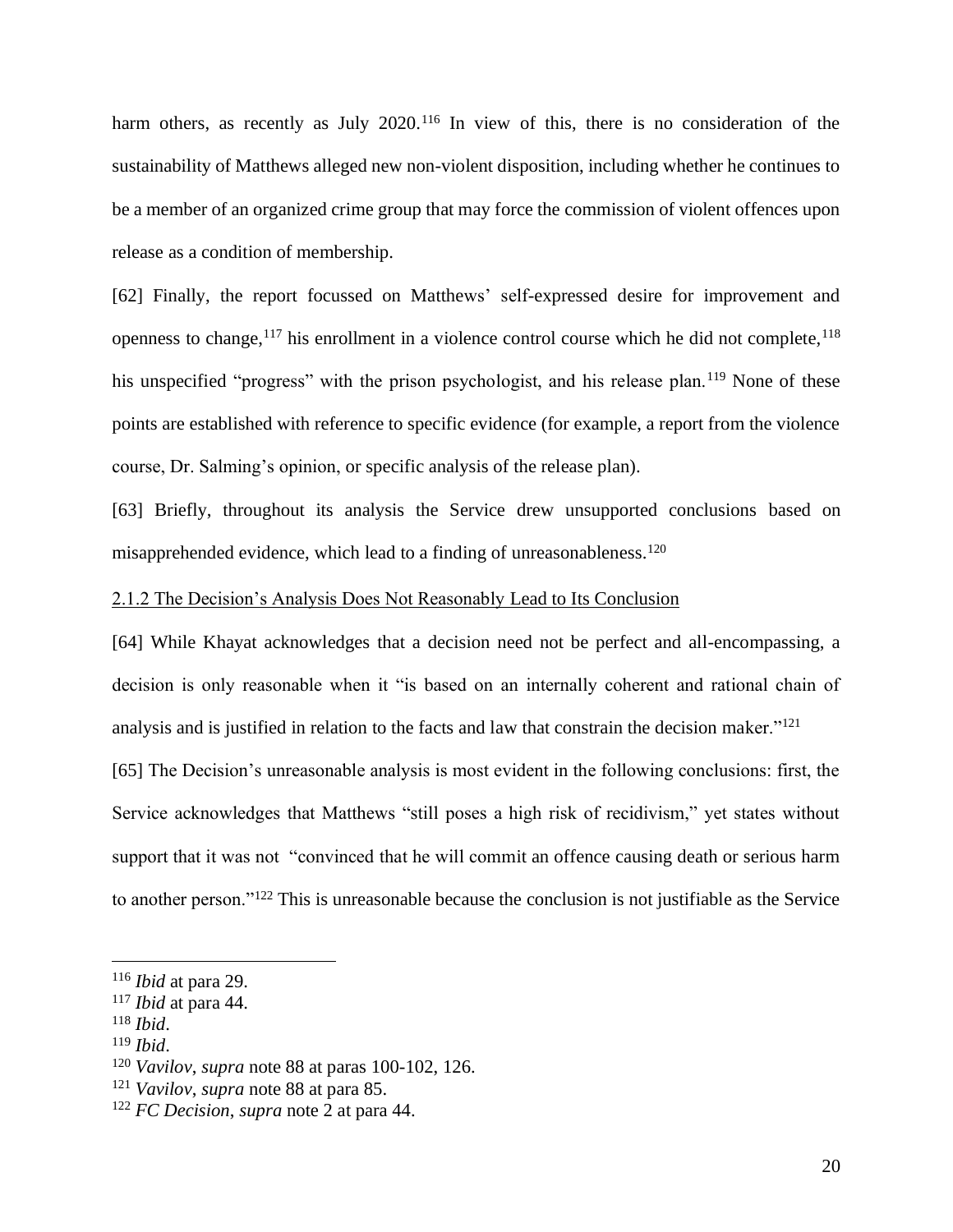gives no reasons as to why it believes that Matthews' next offence is not likely to be one that causes death or serious harm. Second, while the Service later mentions Matthews' enrolment in and subsequent failure to complete violence control courses, as well as a new "desire for selfimprovement and openness to change,"<sup>123</sup> it does not mention how any of these factors support its conclusion about Matthews' propensity to commit an offence occasioning death or serious harm. The Service did not follow its own directives to base its conclusions on "reasonable grounds," meaning objectively clear and verifiable facts that are "related to and supporting a conclusion of suspicion or belief."<sup>124</sup>

## <span id="page-21-0"></span>**3. The Federal Court of Appeal Impermissibly Exceeded the Bounds of Appellate Review**

[66] On appellate review, where the original dispute arose as part of an administrative decision, the only question for the appeals court in analyzing the administrative decision is whether the reviewing court chose the right standard of review and applied it correctly.<sup>125</sup> The Federal Court of Appeal ("the **FCA**") went much further than that – while agreeing with Price J. that the standard was reasonableness, it did not address her application of the reasonableness standard. Instead, it conducted a *de novo* review of the Decision, concluding that it was reasonable by substituting its own reasons. This is not permitted under judicial review.<sup>126</sup>

[67] The FCA decision noted that Price J. assumed the statutory release conditions were "meaningless and ineffective" and that this conclusion should not have been reached because "no evidence was brought to that effect and a release with conditions is not akin to complete freedom."<sup>127</sup> The court also went on to add that *it* sees no reason that Matthews will not abide by

<sup>123</sup> *Ibid*.

<sup>124</sup> *The Directive*, *supra* note 110 at Annex A.

<sup>125</sup>*Agraira v Canada (Public Safety and Emergency Preparedness)*, 2013 SCC 559 at para 45.

<sup>126</sup> *Delta Air Lines Inc v Lukács*, 2018 SCC 2 at para 24.

<sup>127</sup> *FCA Decision*, *supra* note 45 at para 6.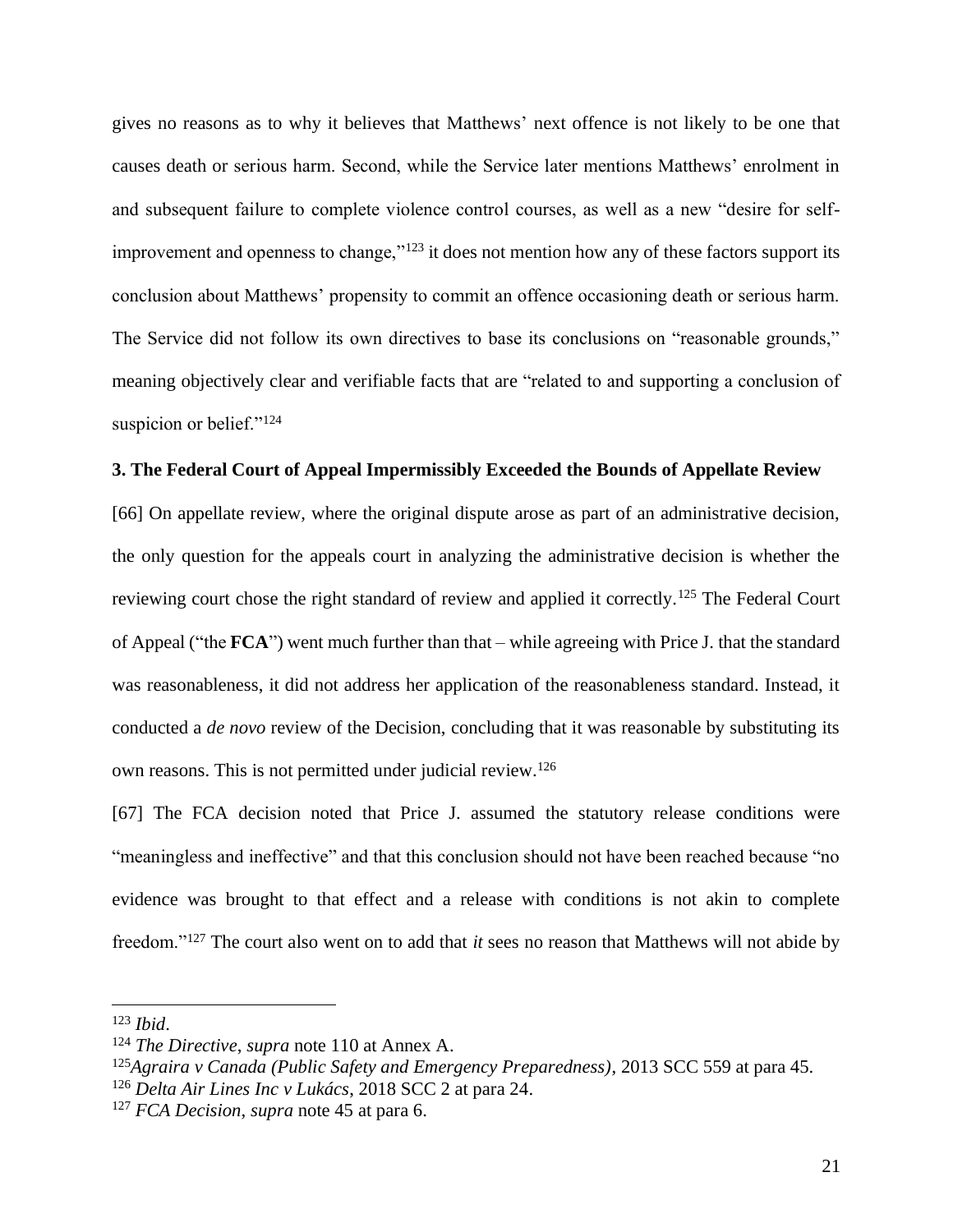his conditions,<sup>128</sup> emphasizing the truly *de novo* review it conducted – neither Price J. nor the Service made this conclusion.

[68] The FCA thus did not analyze Khayat's challenge to the reasonableness of the Decision with the appropriate appellate standard. Respectfully, its review is poisoned by this error, and it further justifies restoring the Federal Court's judgement relating to reasonableness.

## <span id="page-22-0"></span>**4. The Threshold to Oppose Statutory Release is Unconstitutional**

[69] In addition to the Decision being unreasonable, it was made pursuant to an unconstitutional statutory scheme and led to a result which infringes on Khayat's *Charter* rights.

<span id="page-22-1"></span>*4.1 The Threshold to Oppose Statutory Release Engages the Right to Life and Security of the Person*

[70] The Federal Court was correct in finding the sections regarding statutory release in the Act engage s.7 of the *Charter* as they endanger the life safety of all Canadians by setting a threshold to oppose statutory release which is too high.<sup>129</sup> Requiring that an offender be likely to commit an offence causing the death of or serious harm to another person before the expiration of their sentence<sup>130</sup> "almost automatically" releases offenders who pose a danger to the life and security of others.<sup>131</sup>

## <span id="page-22-2"></span>4.1.1 Matthews' Early Release Poses a Threat to Khayat's Life and to her Physical and Psychological Security

## <span id="page-22-3"></span>*(i) Life*

[71] Matthews' early release increases Khayat's risk of death. The right to life is engaged by a threat of death "where the law or state action imposes death or an increased risk of death on a

<sup>128</sup> *Ibid* at para 7.

<sup>129</sup> *FC Decision*, *supra* note 2 at para 71.

<sup>130</sup> *The Act*, *supra* note 1, ss 129(3), 130(3), 132(1)(a).

<sup>131</sup> *FC Decision*, *supra* note 2 at para 70.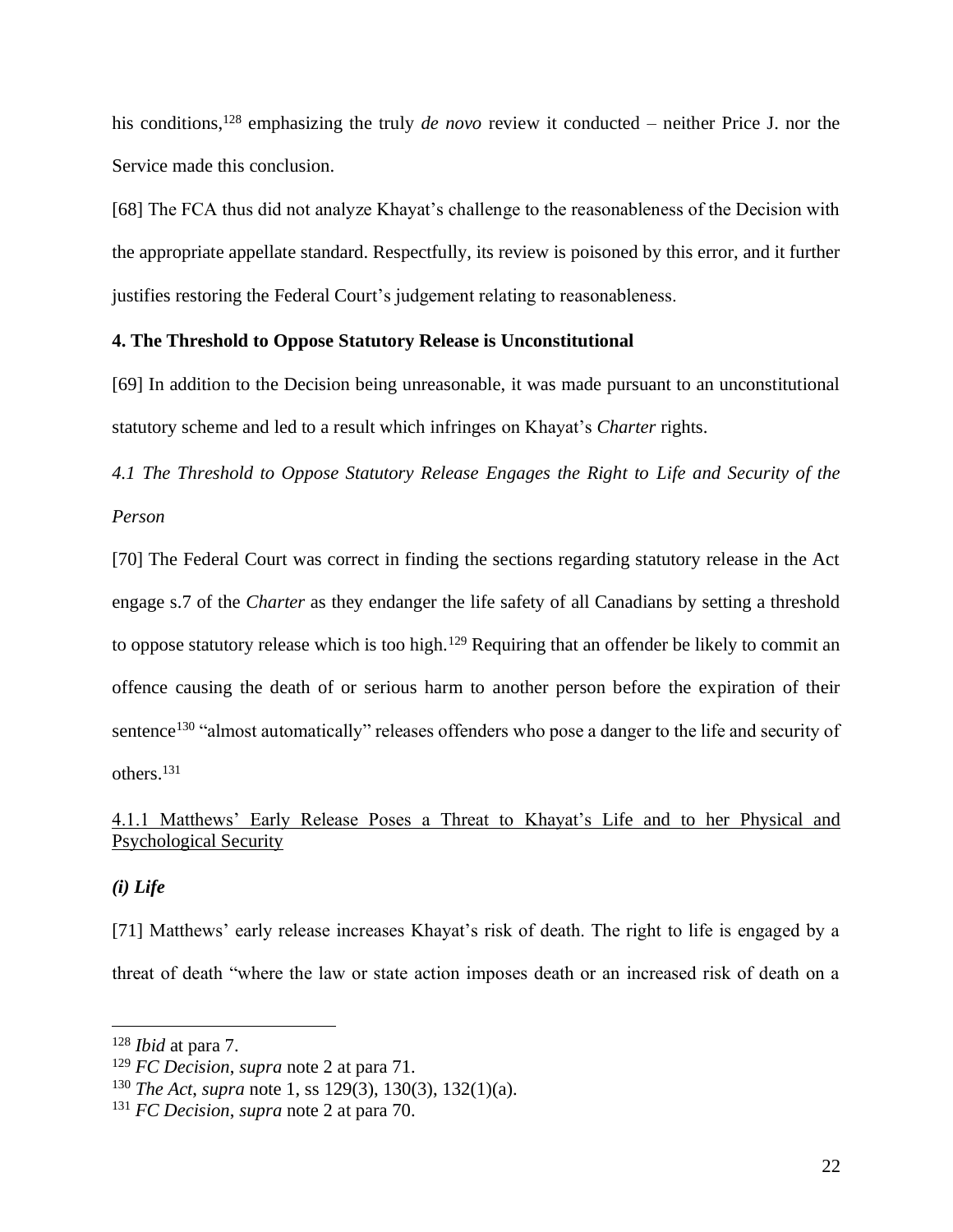person, either directly or indirectly."<sup>132</sup> By setting the threshold required to oppose statutory release too high, the state increases the risk that an offender is granted conditional release and causes the death of another person.

[72] Specifically, Matthews has a criminal history encompassing numerous incidences of violence, including offences committed while on conditional release.<sup>133</sup> This is in addition to clear threats effected by Matthews against Khayat and her family prior to her testimony at his trial, as well as throughout his incarceration.<sup>134</sup>

## <span id="page-23-0"></span>*(ii) Security of the Person: Physical Harm*

[73] The threat to Khayat's safety is made evident by Matthews' repeated and clear intentions to physically harm her once he is given the opportunity to "pay her a visit" <sup>135</sup> Security of the person encompasses freedom from the threat of physical suffering.<sup>136</sup> Matthews' history of violence includes two convictions for assault, $137$  and one conviction for aggravated assault.<sup>138</sup> His actions seriously affected his victims, leaving at least one with permanent limitations and constant pain.<sup>139</sup> The Board, in exercising its limited powers, imposed conditions on Matthews' release.<sup>140</sup> However, this does not negate the risk posed to Khayat's life and physical security as Matthews has a history of almost immediately breaching the conditions of early release.<sup>141</sup>

<sup>132</sup> *Carter v Canada (Attorney General)*, 2015 SCC 5 at para 62 [*Carter*].

<sup>133</sup> *FC Decision*, *supra* note 2 at paras 18, 22.

<sup>134</sup> *Ibid* at paras 13, 30.

<sup>135</sup> *Ibid* at para 30.

<sup>136</sup> *Singh v Minister of Employment and Immigration*, [1985] 1 SCR 177 at 207 [*Singh*].

<sup>137</sup> *FC Decision*, *supra* note 2 at para 18.

<sup>138</sup> *Ibid* at paras 10, 14.

<sup>139</sup> *Ibid* at para 11.

<sup>140</sup> *Ibid* at para 47.

<sup>141</sup> *Ibid* at para 22.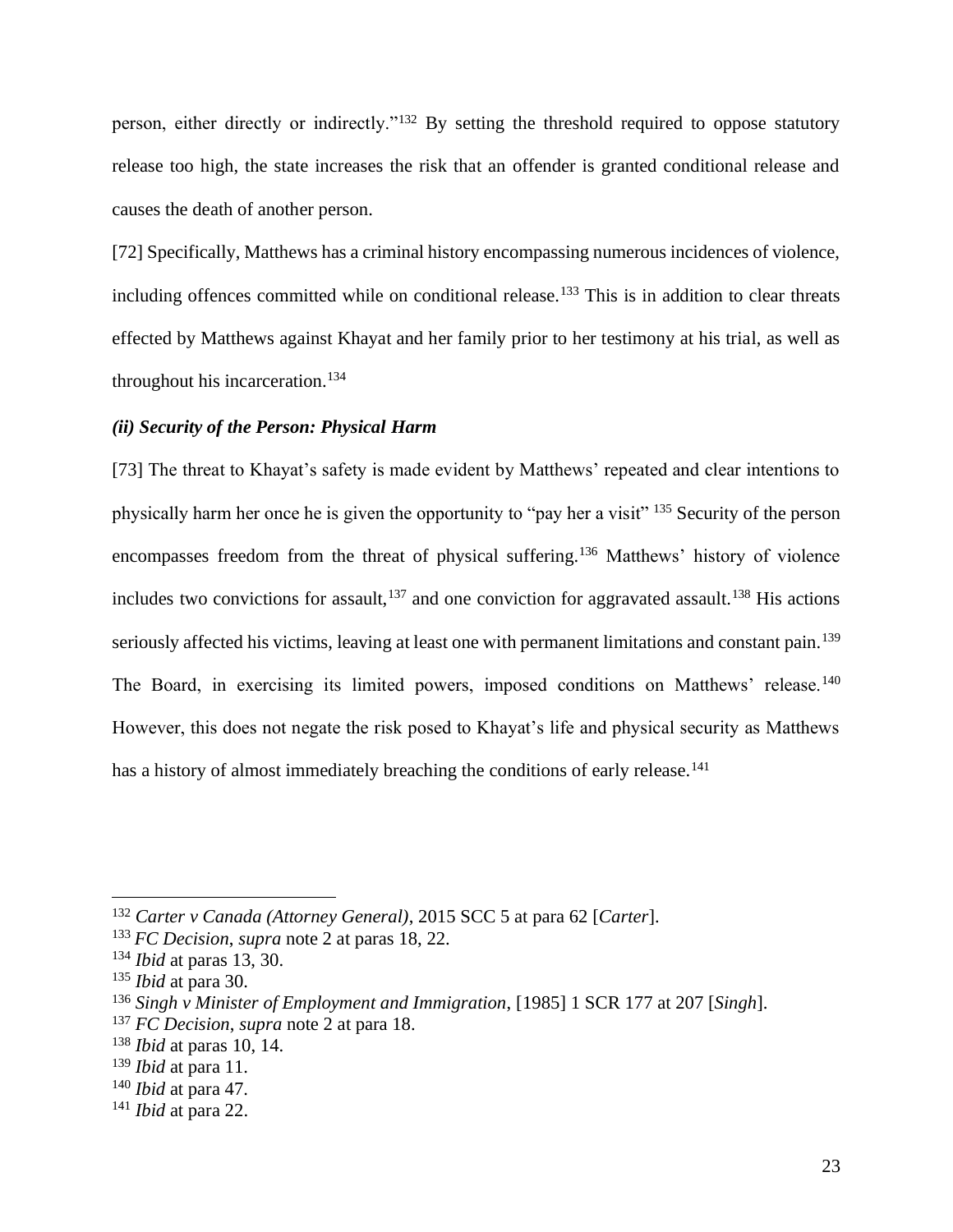[74] Matthews will be released regardless of the threat he poses at the end of his sentence.<sup>142</sup> However, the decision to allow Matthews' early release would realize this risk three years sooner, making the threat more immediate. Further, Matthews' drug use, identified by four psychologists as a factor contributing to his "criminality," has only potentially declined while he has been incarcerated.<sup>143</sup> Without strict limits on his freedom Matthews is likely to be tempted to resume his drug use, as observed in previous breaches of the conditions of his early release.<sup>144</sup> Incarceration has been the "firm push to do the right thing" which Dr. Salming's notes suggest Matthews needs to begin his "crime free" life.<sup>145</sup> The threat Matthews presents to Khayat's life and security may thus be mitigated with the benefit of three additional years of incarceration.

[75] As it stands, Matthews cannot be considered consistent and committed to the improvements he has only begun to make, and still poses a significant threat to Khayat's life and security. He has twice started and failed to complete violence control programs,<sup>146</sup> and continues to require solitary confinement due to concerns that he will harm guards or fellow inmates.<sup>147</sup>

## <span id="page-24-0"></span>*(iii) Security of the Person: Psychological Harm*

[76] The right to security of the person also encompasses freedom from serious psychological suffering.<sup>148</sup> Releasing Matthews while he still poses a significant threat to Khayat and her family would result in psychological harm to Khayat which goes beyond ordinary stress or anxiety.<sup>149</sup>

<sup>142</sup> *FCA Decision*, *supra* note 45 at para 5.

<sup>143</sup> *FC Decision*, *supra* note 2 at paras 24, 25.

<sup>144</sup> *Ibid* at para 27.

<sup>145</sup> *Ibid*.

<sup>146</sup> *Ibid* at para 26.

<sup>147</sup> *Ibid* at para 29.

<sup>148</sup> *Carter*, *supra* note 132 at para 64.

<sup>149</sup> *New Brunswick (Minister of Health and Community Services) v G(J)*, [1999] 3 SCR 46 at para 59,60 [*G(J)*]; *Chaoulli v Quebec (Attorney General)*, 2005 SCC 35 at para 123.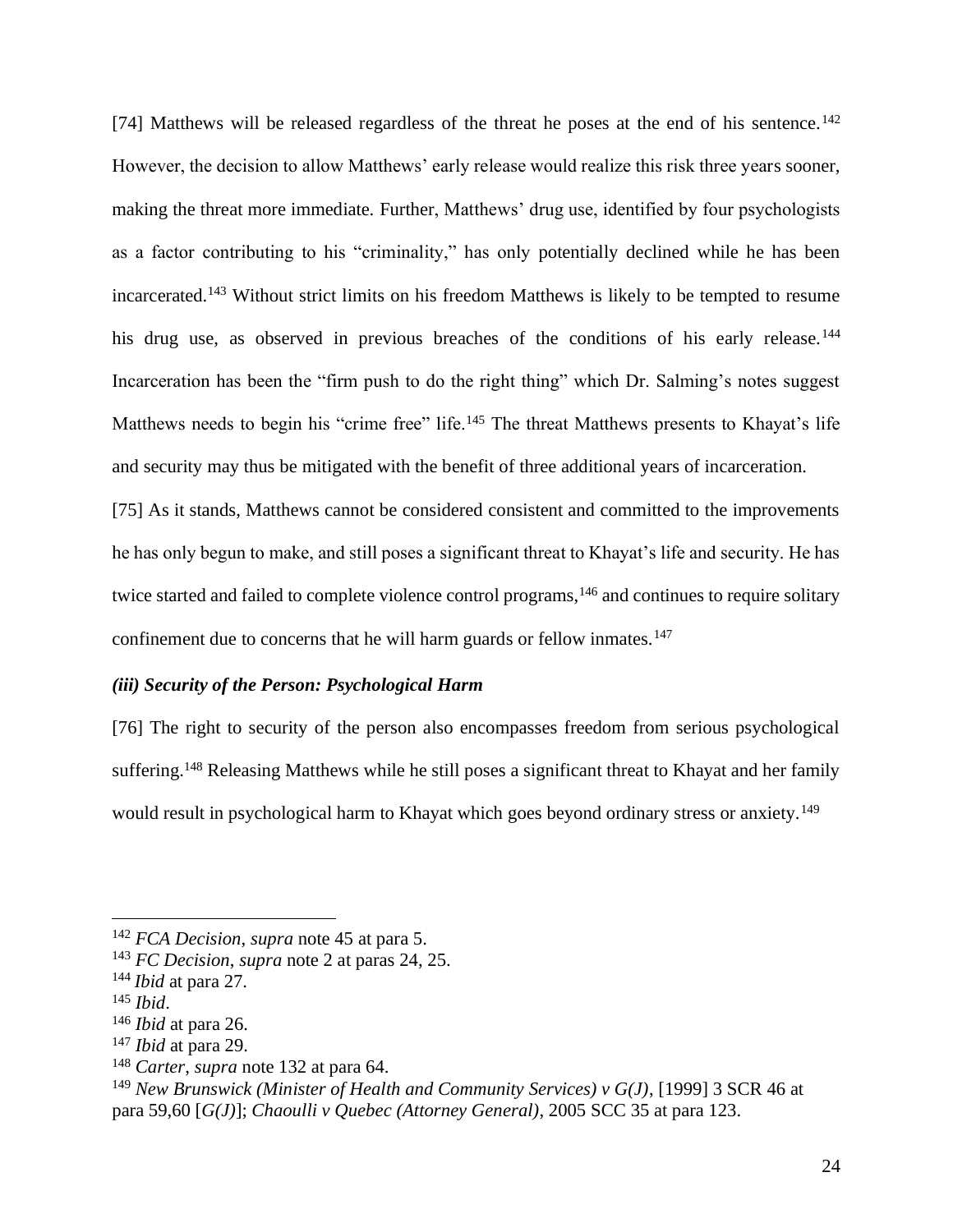The psychological stress Khayat would suffer includes not only a concern for her own life and security, but also for her family, whom Matthews has threatened to harm in the past.<sup>150</sup>

<span id="page-25-0"></span>*4.2 There is Sufficient Causal Connection Between Matthews' Release and the Threat to Khayat's Life and Security of the Person*

[77] The "sufficient causal connection" standard in the s. 7 analysis is a flexible one, requiring a connection between the state-caused effect and the prejudice suffered by the claimant.<sup>151</sup> This standard does not require the government's actions to be the only or dominant cause.<sup>152</sup> The standard is meant to represent a fair and workable threshold for claimants, and should not be so restrictive as to risk the exclusion of meritorious claims.<sup>153</sup>

[78] It can be reasonably inferred on a balance of probabilities that Matthews' release, pursuant to the application of the statutory scheme by the Service, will cause Khayat serious psychological stress and place her life and physical security in great jeopardy.<sup>154</sup> This inference is drawn on the evidence of Matthews' history of violence<sup>155</sup> and non-compliance with the conditions of early release.<sup>156</sup> It has also been observed that while incarcerated Matthews has developed an "obsession with Khayat," and has made express threats where he reveals his vengeful intentions for her once released.<sup>157</sup>

<sup>150</sup> *FC Decision*, *supra* note 2 at para 13.

<sup>151</sup> *Canada (Attorney General) v Bedford*, 2013 SCC 72 at para 75 [*Bedford*].

<sup>152</sup> *Ibid* at para 76; *Blencoe v British Columbia (Human Rights Commission)*, 2000 SCC 44 at para 68.

<sup>153</sup> *Bedford*, *supra* note 151 at para 78.

<sup>154</sup> *Ibid* at para 76.

<sup>155</sup> *FC Decision*, *supra* note 2 at para 18.

<sup>156</sup> *Ibid* at para 22.

<sup>157</sup> *Ibid* at para 30.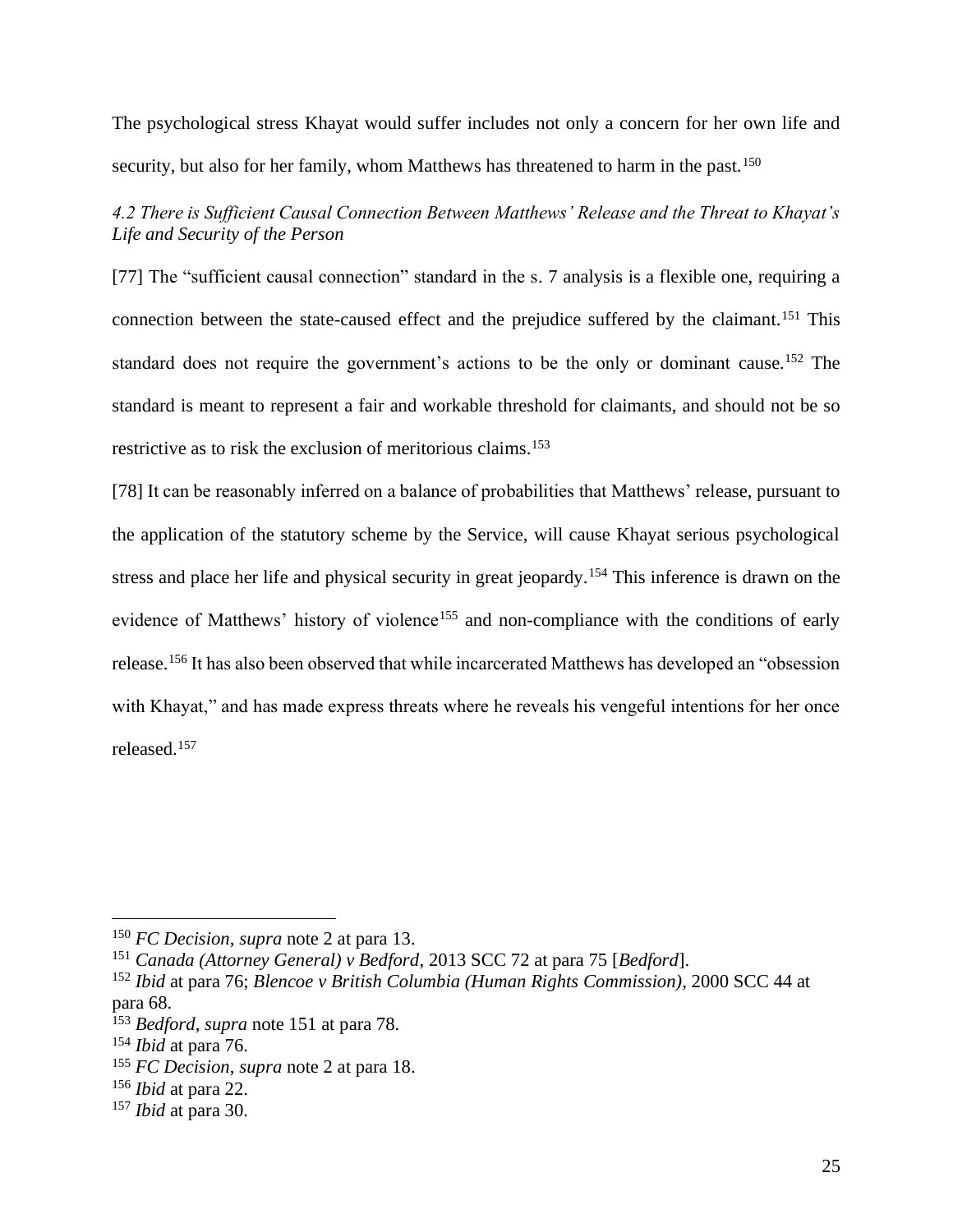<span id="page-26-0"></span>*4.3 The Threat to Life and Security of The Person is Not in Accordance with the Principles of Fundamental Justice Because it is Arbitrary and Grossly Disproportionate*

[79] Matthews' early release results in a threat to Khayat's life and security which is arbitrary to the purpose of conditional release, and grossly disproportionate in its effects. Thus his release contravenes well-accepted principles of fundamental justice.<sup>158</sup> The principle of fundamental justice against arbitrariness requires that there be a "rational connection between the object of the law and the limit it imposes" on s.7 rights.<sup>159</sup> In order for the threshold to oppose statutory release to be in accordance with this principle, it must be consistent with the purpose of the statutory release and be capable of fulfilling its objective.<sup>160</sup>

[80] Part II of the Act provides that the "purpose of conditional release is to contribute to the maintenance of a just, peaceful and safe society" by making decisions on early release which also facilitate rehabilitation and reintegration of offenders into society.<sup>161</sup> If there is any ambiguity in the Act it will "operate in favour of the public interest rather than in the interest of the offender."<sup>162</sup> The Act further qualifies this purpose by noting that "the protection of society is the paramount consideration" in the determination of any case."<sup>163</sup> While a guiding principle of the Act is that decision-makers should seek the "least restrictive determination," this is limited by the requirement that the decision be nonetheless "consistent with the protection of society."<sup>164</sup>

<sup>158</sup> *Bedford*, *supra* note 151 at para 97.

<sup>159</sup> *Carter*, *supra* note 132 at para 83, citing *Bedford*, *supra* note 151 at para 111.

<sup>160</sup> *Carter*, *supra* note 132 at para 83.

<sup>161</sup> *The Act*, *supra* note 1, s 100.

<sup>162</sup> *Cartier v Canada (Attorney General)*, 2002 FCA 384 at para 19.

<sup>163</sup> *The Act*, *supra* note 1, s.100.1.

<sup>164</sup> *Ibid*, s 101(c).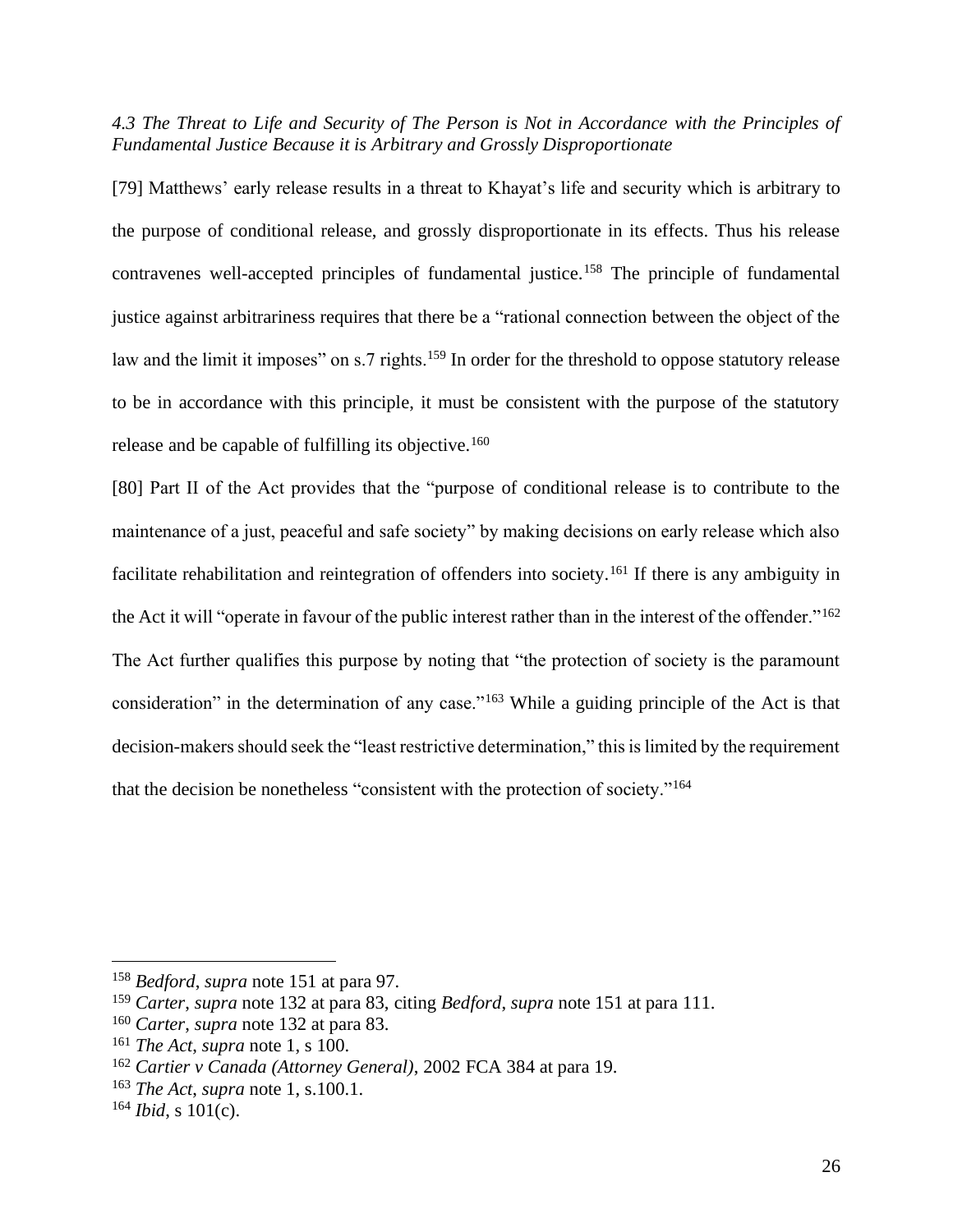The early release of offenders like Matthews, while they still pose a serious threat to the life and security of others, not only fails to achieve the Act's purpose of protecting society but undermines this objective by introducing a new risk.

[81] The principle of gross disproportionality is infringed "if the impact of the restriction on the individual's life, liberty, or security of the person is grossly disproportionate to the object of the measure."<sup>165</sup> The onerous threshold to oppose statutory release is the result of an effort to promote minimally restrictive determinations.<sup>166</sup> However, it has been established that the paramount consideration of conditional release is the protection of society. The risk that Matthews' early release will pose to Khayat's life and security of the person blatantly outweighs the object of being minimally restrictive to the offender.

## <span id="page-27-0"></span>*4.4 The Threshold is Not Saved by S.1*

[82] The onerous threshold to oppose early release is not demonstrably justified as it is not rationally connected to the purpose of protecting society, minimally impairing in achieving the rehabilitation and reintegration of offenders into society, or proportionate in its overall effects.<sup>167</sup> Generally, the rights protected by s.7 are "not easily overridden by competing social interests."<sup>168</sup> [83] As identified in the s.7 analysis of the principles of fundamental justice, the object of conditional release is to maintain a just, peaceful and safe society by facilitating the rehabilitation of offenders, *always* subject to the protection of society.<sup>169</sup> The early release of an offender into society while they pose a threat to the life and security of others cannot be rationally connected to

<sup>165</sup> *Carter*, *supra* note 132 at para 89.

<sup>166</sup> *The Act*, *supra* note 1, s 101.

<sup>167</sup> *R v Oakes*, [1986] 1 SCR 103 at 139 [*Oakes*].

<sup>168</sup> *Carter*, *supra* note 132 at para 95, citing *Charkaoui v Canada Citizenship and Immigration*, 2007 SCC 9 at para 66; *G(J)*, *supra* note 149 at para 99, citing *Re BC Motor Vehicle Act*, [1985] 2 SCR 486 at 518. [*BC Motor*].

<sup>169</sup> *The Act*, *supra* note 1, s 100.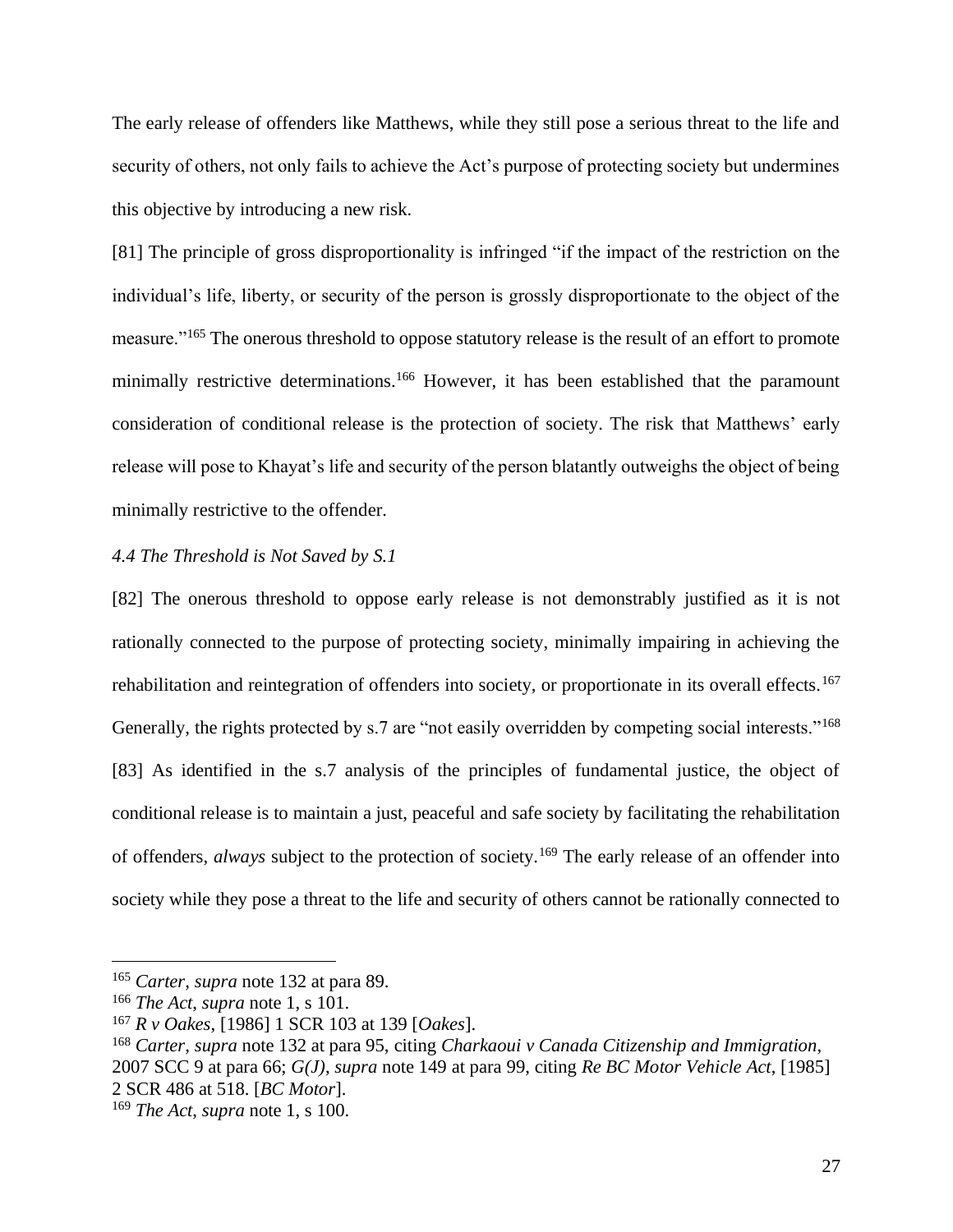the purpose of maintaining a just, peaceful, and safe society.<sup>170</sup> In order to be rationally connected, a limit on s.7 rights must not be "arbitrary, unfair, or based on irrational considerations."<sup>171</sup> A threshold which almost automatically releases dangerous offenders is therefore inconsistent with this purpose.

[84] The reintegration and rehabilitation of offenders does not require, at a minimum, that they be almost automatically granted early release. Minimal impairment requires that the means taken impair s.7 rights "as little as possible."<sup>172</sup> A lower statutory threshold would achieve the standard of minimal impairment as it would allow the Service to oppose the release of a dangerous offender such as Matthews, without capturing those who do not pose a threat to the life and safety of others. [85] There must exist a balance between the salutary benefits resulting from a measure and its deleterious effects on fundamental rights and freedoms.<sup>173</sup> Here, an effort to rehabilitate and reintegrate Matthews by introducing a risk to the life and security of others is clearly disproportionate in its effects. This much is implied within the stated purpose of conditional release, which qualifies the objective of rehabilitation and reintegration with the requirement that the protection of society be the paramount consideration.<sup>174</sup>

## <span id="page-28-0"></span>**5. Even if the Threshold is Constitutional, The Decision is Not**

## <span id="page-28-1"></span>*5.1 The Charter Applies to the Decision*

[86] The Decision may be challenged on *Charter* grounds as it was made by the Service, a delegated decision maker with statutory authority to decide on issues of early release.<sup>175</sup> Being a

<sup>170</sup> *Ibid*, ss 100, 100.1

<sup>171</sup> *Oakes*, *supra* note 167 at 139.

<sup>172</sup> *Ibid* at 139, citing *R v Big M Drug Mart Ltd*, [1985] 1 SCR 295 at 352.

<sup>173</sup> *Dagenais v Canadian Broadcasting Corp*, [1994] 3 SCR 835 at 887-888.

<sup>174</sup> *The Act*, *supra* note 1, s 110.1.

<sup>175</sup> *Eldridge v British Columbia (Attorney General)*, [1997] 3 SCR 625 at paras 20, 21

<sup>[</sup>*Eldridge*]; *Godbout v Longueuil (City)*, [1997] 3 SCR 844 at para 48 [*Godbout*].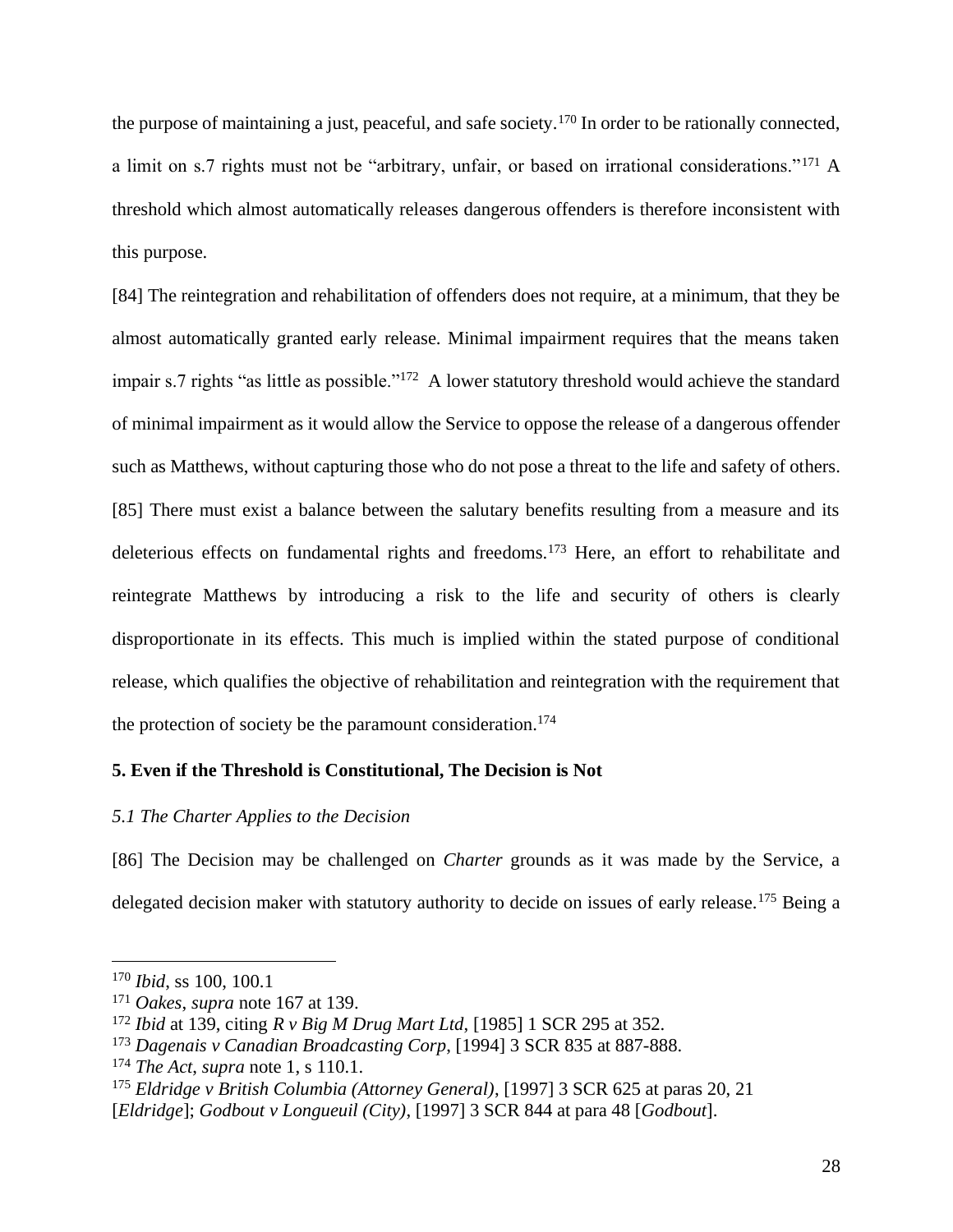delegated decision maker, the Service can be considered a government entity which carries out governmental activities and mandates.<sup>176</sup>

## <span id="page-29-0"></span>*5.2 The Decision Engages the Right to Life and Security of the Person*

[87] Section 7 of "the *Charter* may be infringed, not by the legislation itself, but by the actions of a delegated decision-maker in applying it"<sup>177</sup> as the *Charter* "applies to action taken under statutory authority."<sup>178</sup> The decision the Service took and its latitude in applying s.132(1) engaged Khayat's right to life and security of the person. In weighing the provision's enumerated considerations, the Service should have come to the decision that Matthews was likely to cause the death of or harm to Khayat.

[88] As previously established, Matthews has exhibited a pattern of persistent violent behaviour.<sup>179</sup> This is made evident by his numerous convictions for assault, aggravated assault, and attempted murder;<sup>180</sup> the seriousness of the offences which caused permanent limitations and constant pain to his victims;<sup>181</sup> his difficulties in controlling his violent impulses to the point of endangering others;<sup>182</sup> his use of a weapon in both an attempted murder and aggravated assault;<sup>183</sup> the brutal nature of the aggravated assault in which he stabbed a woman twice in the back;<sup>184</sup> and the numerous threats of violence made against Khayat, guards, and other inmates.<sup>185</sup>

<sup>176</sup> *Eldridge*, *supra* note 175 at para 44; *Godbout*, *supra* note 175 at para 47.

<sup>177</sup> *Eldridge*, *supra* note 175 at para 20.

<sup>178</sup> *Ibid* at para 21.

<sup>179</sup> *The Act*, *supra* note 1, ss 132(1)(a)(i)-(vii).

<sup>180</sup> *FC Decision*, *supra* note 2 at paras 14, 18.

<sup>181</sup> *Ibid* at para 11.

<sup>182</sup> *Ibid*.

<sup>183</sup> *Ibid* at paras 10, 20.

<sup>184</sup> *Ibid* at para 10.

<sup>185</sup> *Ibid* at paras 13, 29-31.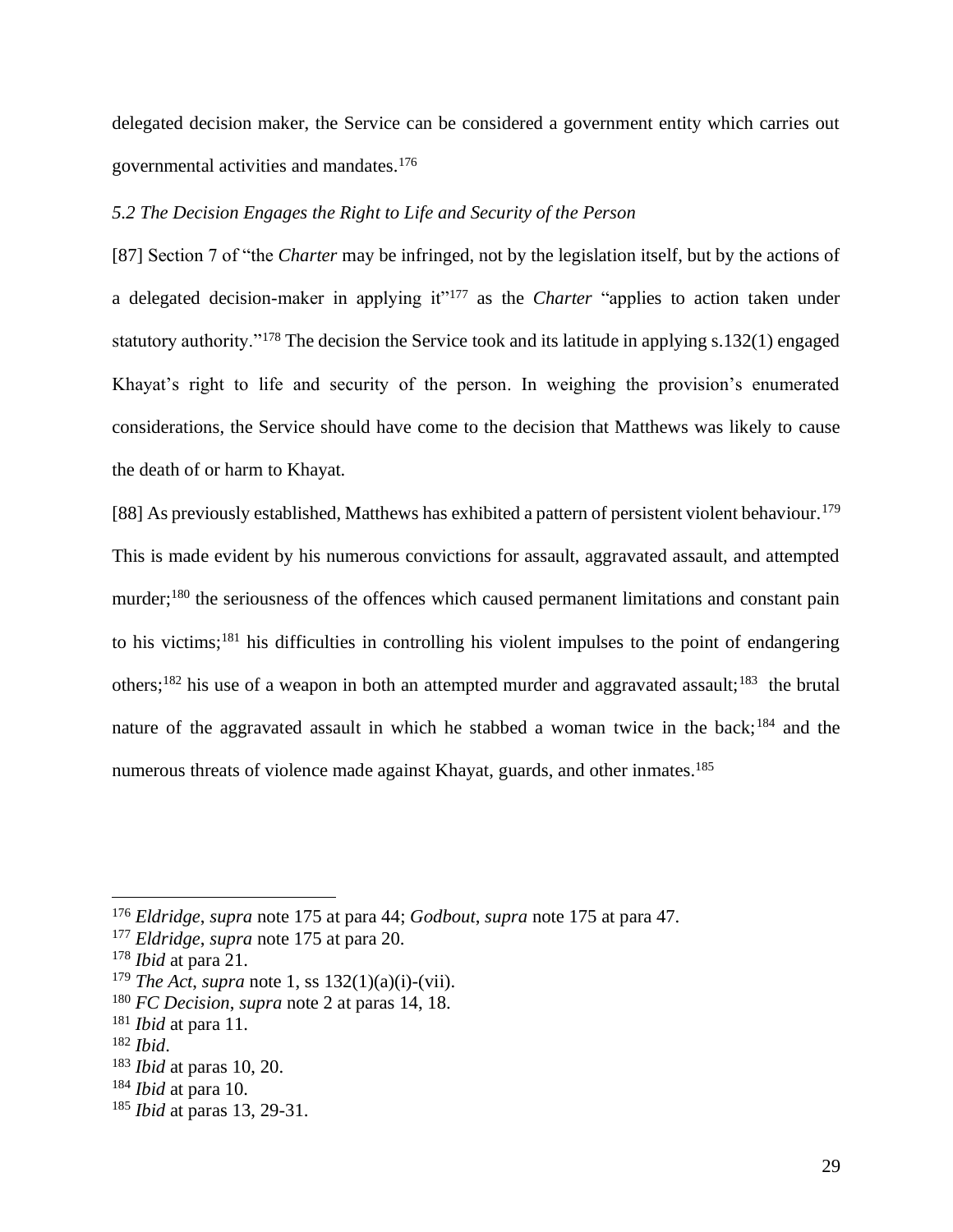[89] As per s.132(1)(c) of the Act, the Service was required to consider reliable information that Matthews is planning to commit an offence causing death or serious harm to another person. Throughout Matthews' prison term it was observed by his psychologist, Dr. Salming, that he is obsessed with Khayat and has even directly threatened her life and physical safety through written messages sent to her.<sup>186</sup>

[90] While the Service was required to consider the availability of supervision programs, such as those implemented in the conditions imposed by the Board, it was also required to consider how effective such programs would be. "Availability" in s.132(1)(d) of the Act cannot be taken to mean the mere existence of a program, regardless of its ability to mitigate the risks an offender poses to the life and security of others. Such an interpretation would nullify the practical implications of this consideration. Therefore, while certain supervision programs may exist and be ordered as a condition of release, Matthews' history of non-compliance and immediate breach of these conditions should have suggested to the Service that they would be ineffectual and therefore "unavailable" within the meaning of  $s.132(1)(d)$ .

[91] As previously established, there is a sufficient causal connection between Matthews' release and the threat to Khayat's life and security of the person. Granting Matthews early release is contrary to the principles of fundamental justice against arbitrariness and gross disproportionality, resulting in an infringement which is not saved by section 1.

## <span id="page-30-0"></span>**6. The Scheme for Statutory Release is Procedurally Unfair**

<span id="page-30-1"></span>*6.1 The Statutory Scheme Denies Khayat Participatory Rights Required by The Duty of Procedural Fairness*

<sup>186</sup> *Ibid* at para 30.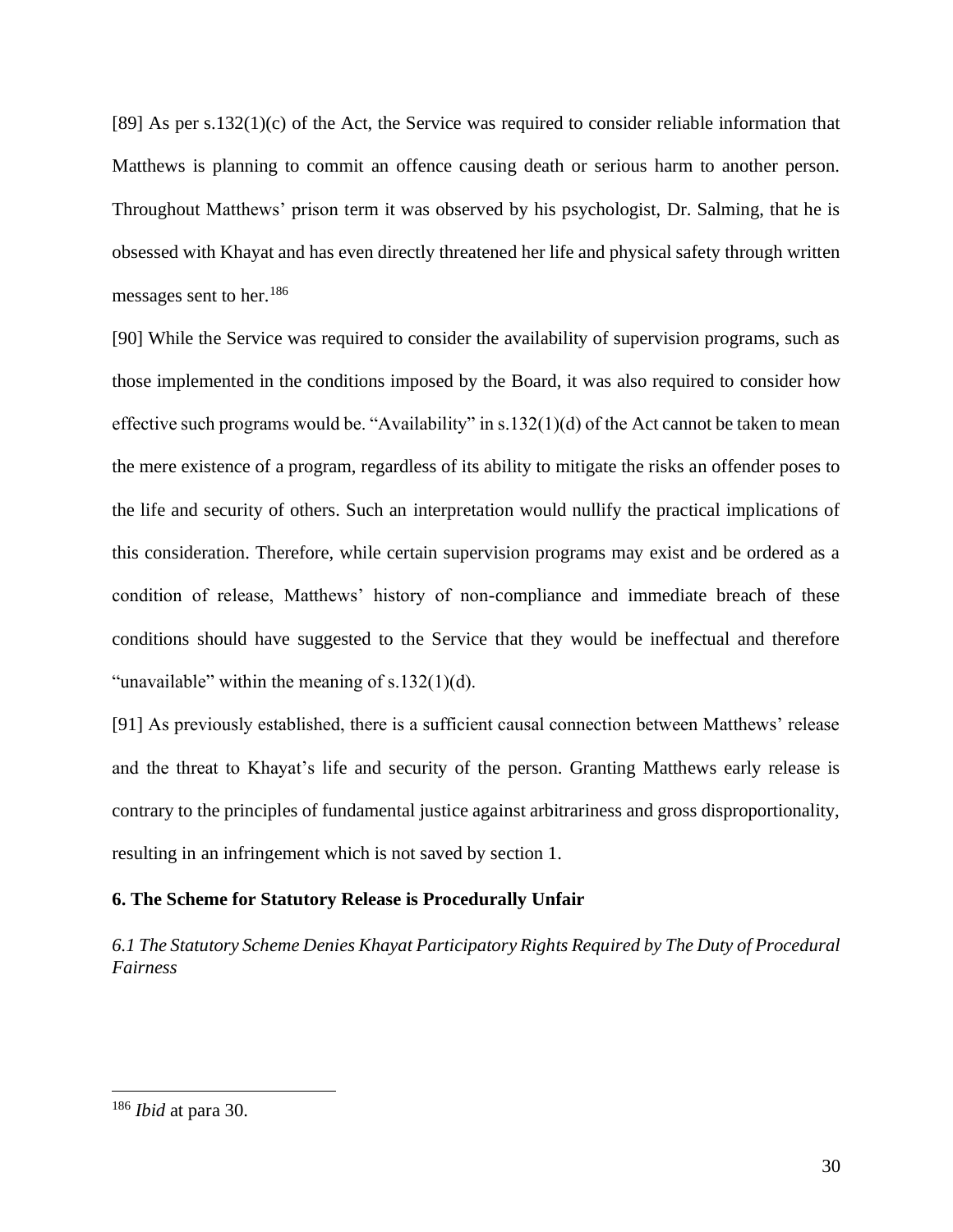[92] The procedure undertaken by the Service in coming to its decision not to oppose statutory release nor refer the case to the Board did not provide Khayat an opportunity to be heard as required by procedural fairness. The principles of fundamental justice are both substantive and procedural in nature.<sup>187</sup> The procedural principles of fundamental justice "demand, at a minimum, compliance with the common law requirements of procedural fairness.<sup>188</sup> The duty of procedural fairness is not limited to judicial or quasi-judicial decisions but includes administrative decisions.<sup>189</sup> "The fact that a decision is administrative and affects 'the rights, privileges, or interests of an individual' is sufficient to trigger the application of the duty of fairness."<sup>190</sup>

[93] While the Board had the benefit of Khayat's testimony, it was limited in its power and restricted from opposing statutory release. Therefore, the scheme results in Khayat being denied an opportunity to be heard by the *ultimate decision-maker.* It is in this context and without the benefit of Khayat's testimony that the Service made a decision guaranteeing Matthews' early release. As previously established, this decision poses significant risk to Khayat's life and security of the person.

## <span id="page-31-0"></span>6.1.1 The Duty of Procedural Fairness Required a High Level of Procedural Protection

[94] The Supreme Court of Canada in *Baker* set out five factors which determine the contents of a duty of procedural fairness:

<sup>187</sup> *BC Motor, supra* note 168 at 498-499.

<sup>188</sup> *Suresh v Canada (Minister of Citizenship and Immigration)*, 2002 SCC 1 at para 113 [*Suresh*], citing *Singh*, *supra* note 136 at 212-213.

<sup>189</sup> *Nicholson v Haldimand-Norfolk Regional Police Commissioners*, [1979] 1 SCR 311 at 325- 326; *Cardinal v Director of Kent Institution*, [1985] 2 SCR 643 at para 14 [*Cardinal*]; *Knight v Indian Head School Division No 19*, [1990] 1 SCR 653 at 669.

<sup>190</sup> *Baker v Canada (Minister of Citizenship and Immigration)*, [1999] 2 SCR 817 at para 20 [*Baker*], citing *Cardinal*, *supra* note 189 at 653.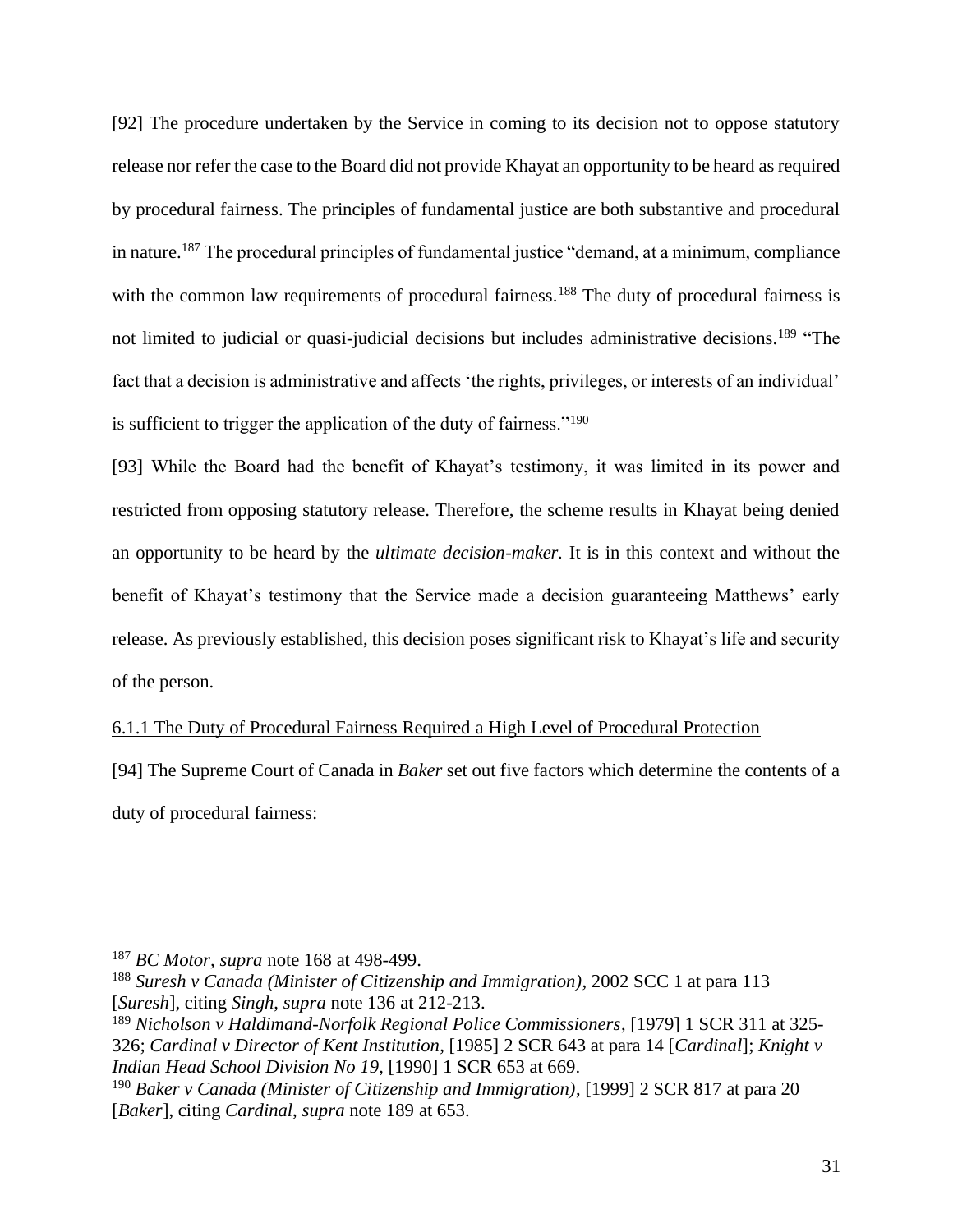### <span id="page-32-0"></span>*(i) The Decision and the Process Followed Are Judicial in Nature*

[95] The nature of the issue to be determined is of great importance to affected individuals such as Khayat, giving the decision judicial character.<sup>191</sup> The process of coming to a decision to allow or oppose statutory release also bears resemblance to judicial proceedings. The Service has the latitude to make a decision based on its own risk assessment in light of Matthews' past actions, the present dangers he poses to others, as well as his predicted future behaviour.<sup>192</sup> It is a hearing of an investigative nature which, though it allows for some subjectivity, does not amount to discretion within the legal meaning of the word.<sup>193</sup>

## <span id="page-32-1"></span>*(ii) The Role of The Decision Within the Statutory Scheme is Determinative of the Issue*

[96] Greater procedural protections are required when a decision is determinative of the issue.<sup>194</sup> Per the statutory scheme, the Service may decide not to oppose early release nor refer the case to the Board.<sup>195</sup> This clearly makes the Decision final. While the Board may impose conditions on release,<sup>196</sup> it restricted from opposing early release altogether given a lack of referral.<sup>197</sup>

# <span id="page-32-2"></span>*(iii) The Decision is Highly Important to Khayat, Implicating Her Life and Security*

[97] A decision made by the Service is of great importance to Khayat, requiring stringent procedural protections in the process of determination. It was held in *Kane v Board of Governors of the University of British Columbia* that a risk to one's employment or profession is great enough

<sup>191</sup> *Baker*, *supra* note 190 at para 25, citing *R v Higher Education Funding Council, ex parte Institute of Dental Surgery*, [1994] 1 All ER 561 (QB) at 667.

<sup>192</sup> *Suresh*, *supra* note 188 at para 116.

<sup>193</sup> *FC Decision*, *supra* note 2 at para 64.

<sup>194</sup> *Baker*, *supra* note 190 at para 24.

<sup>195</sup> *FC Decision*, *supra* note 2 at para 47; *The Act*, *supra* note 1, s 129(2).

<sup>196</sup> *The Act*, *supra* note 1, ss 133(1)-(3.1).

<sup>197</sup> *FC Decision*, *supra* note 2 at para 38; *The Act*, *supra* note 1, s 129(2).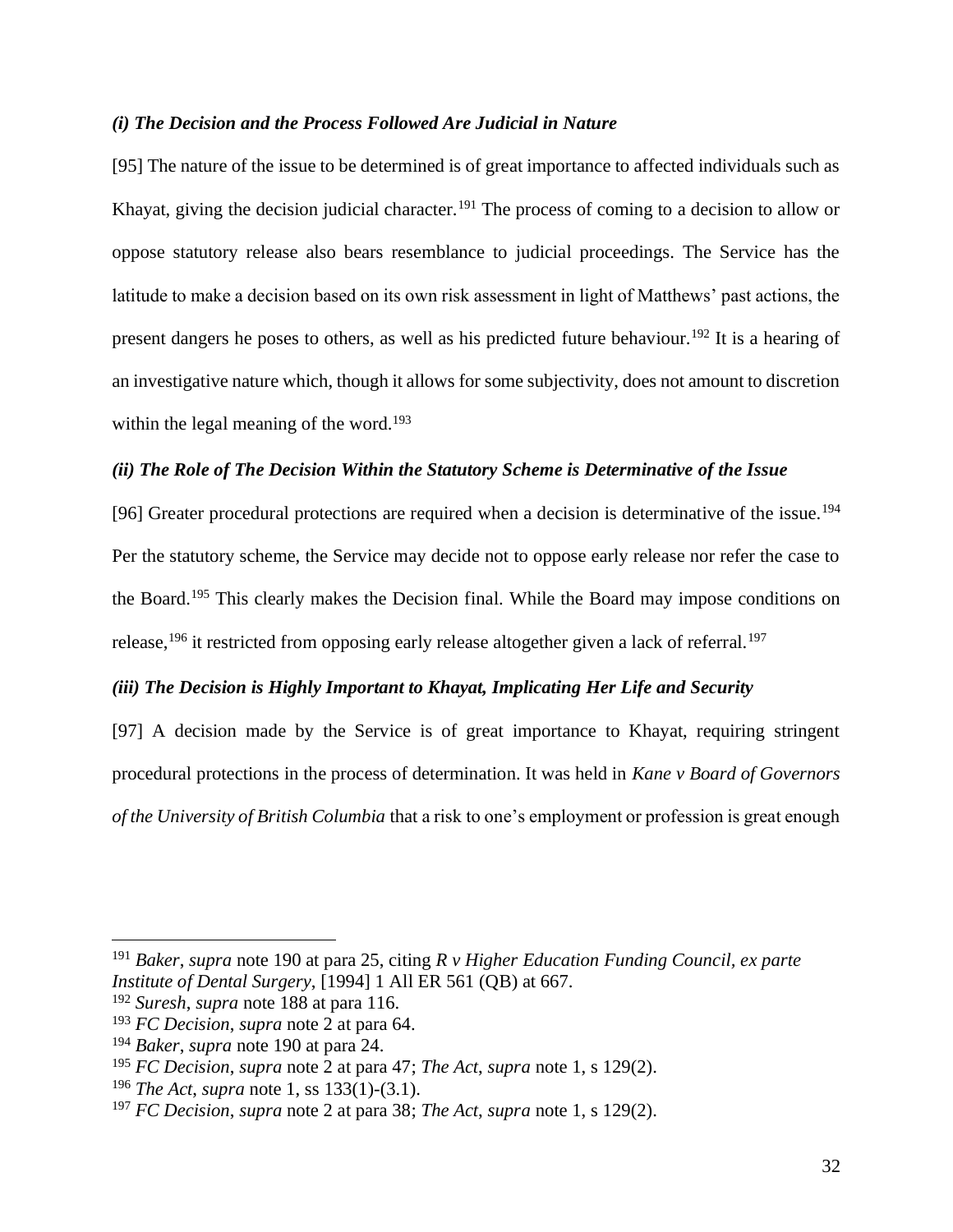to attract a high standard of justice.<sup>198</sup> A risk to one's life and security of the person must therefore require the greatest procedural protection possible. As was held in *Suresh*, the "greater the effect on the life of the individual by the decision, the greater the need for procedural protections to meet the common law duty of fairness and the requirements of fundamental justice."<sup>199</sup>

# <span id="page-33-0"></span>*(iv) Khayat has a Legitimate Expectation That Dangerous Offenders Will Not Be Granted Early Release*

[98] Legitimate expectations can arise both in relation to procedure and outcome.<sup>200</sup> Khayat's expectation, that offenders who still pose a threat to her life and security as a Canadian citizen will not be granted early release, arises from what the Act described as the dominant consideration of conditional release: the protection of society.<sup>201</sup> While the doctrine of legitimate expectations does not lead to substantive rights to an outcome outside of the procedural domain, it does make the Service's contravention of a substantive promise, without according significant procedural rights to Khayat, patently unfair.<sup>202</sup>

# <span id="page-33-1"></span>*(v) The Statutory Scheme is Prescriptive and the Constitutional Infringement Mandates Elevated Procedural Protection*

[99] The Act leaves little room for the Service to make procedural choices,  $203$  but still grants the Service latitude in its application of the relevant factors for detention reviews.<sup>204</sup> However, any need for deference to such latitude is outweighed when reconciled with the "elevated level of procedural protections mandated by the serious situation" of affected persons such as Khayat.<sup>205</sup>

<sup>198</sup> *Baker*, *supra* note 190 at para 25, citing *Kane v Board of Governors of the University of British Columbia*, [1980] 1 SCR 1105 at 1113.

<sup>199</sup> *Suresh*, *supra* note 188 at para 118.

<sup>200</sup> *Baker*, *supra* note 190 at para 26.

<sup>201</sup> *The Act*, *supra* note 1, s 100.1.

<sup>202</sup> *Baker*, *supra* note 190 at para 26.

<sup>203</sup> *Ibid* at para 27.

<sup>204</sup> *The Act*, *supra* note 1, s 132(1).

<sup>205</sup> *Suresh*, *supra* note 188 at para 120.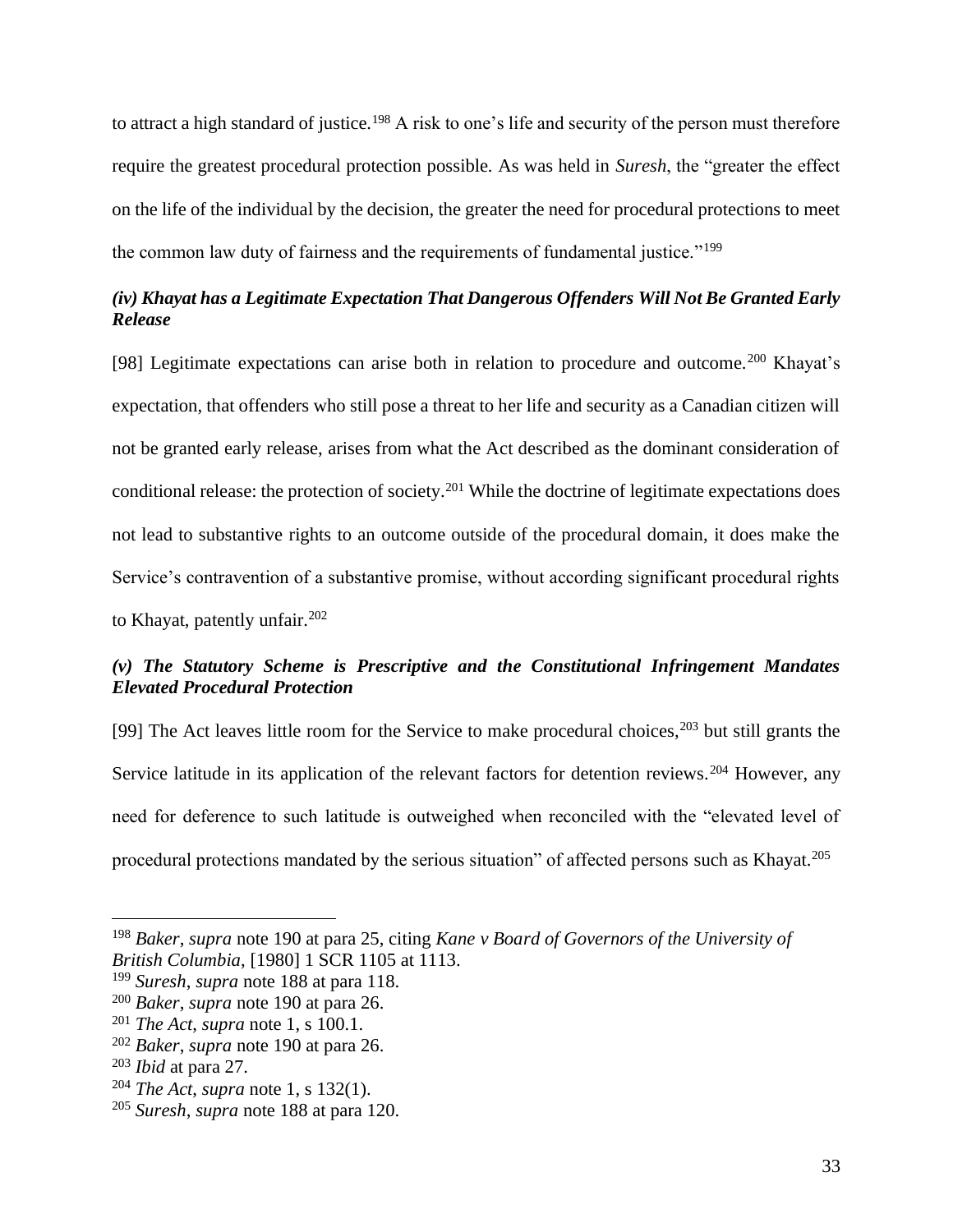## <span id="page-34-0"></span>6.1.2 The Protections Required by The Duty of Procedural Fairness Include an Oral Hearing

[100] A full oral hearing would have allowed the Service to make an informed decision which does not infringe on Khayat's life and security of the person. Effective participation of affected persons at the hearing of offenders who pose a danger to their life and security is essential in determining whether a case for statutory release should be opposed.<sup>206</sup>

[101] Khayat was only heard by a Board which was stripped of its powers to oppose statutory release. Limiting Khayat's participatory rights in such a manner contravenes the principle of procedural fairness which provides "that the individual ... should have the opportunity to present their case fully and fairly, and have decisions affecting their rights, interests, or privileges made using a fair, impartial, and open process, appropriate to the statutory, institutional, and social context of the decision."<sup>207</sup> The duty owed to Khayat encompassed far greater procedural protections than she was afforded.

## <span id="page-34-1"></span>*6.2 The Statutory Scheme is Not Saved by S.1*

[102] The purpose of the scheme is to facilitate decisions on the conditional release of offenders which "maintains a just, peaceful and safe society"<sup>208</sup> through a process of "effectiveness and openness" and the "timely exchange of relevant information."<sup>209</sup>

[103] Denying Khayat a right to be heard is inconsistent with, and therefore lacks rational connection to<sup>210</sup> the dominant purpose of conditional release: protecting society.<sup>211</sup> The Service cannot make fully informed decisions which promote a peaceful and safe society if it does not hear

<sup>206</sup> *G(J)*, *supra* note 149 at para 73.

<sup>207</sup> *Baker*, *supra* note 190 at para 28.

<sup>208</sup> *The Act*, *supra* note 1, s 100.

<sup>209</sup> *Ibid*, s 101(b).

<sup>210</sup> *Oakes*, *supra* note 167 at 139.

<sup>211</sup> *The Act*, *supra* note 1, ss 100, 100.1.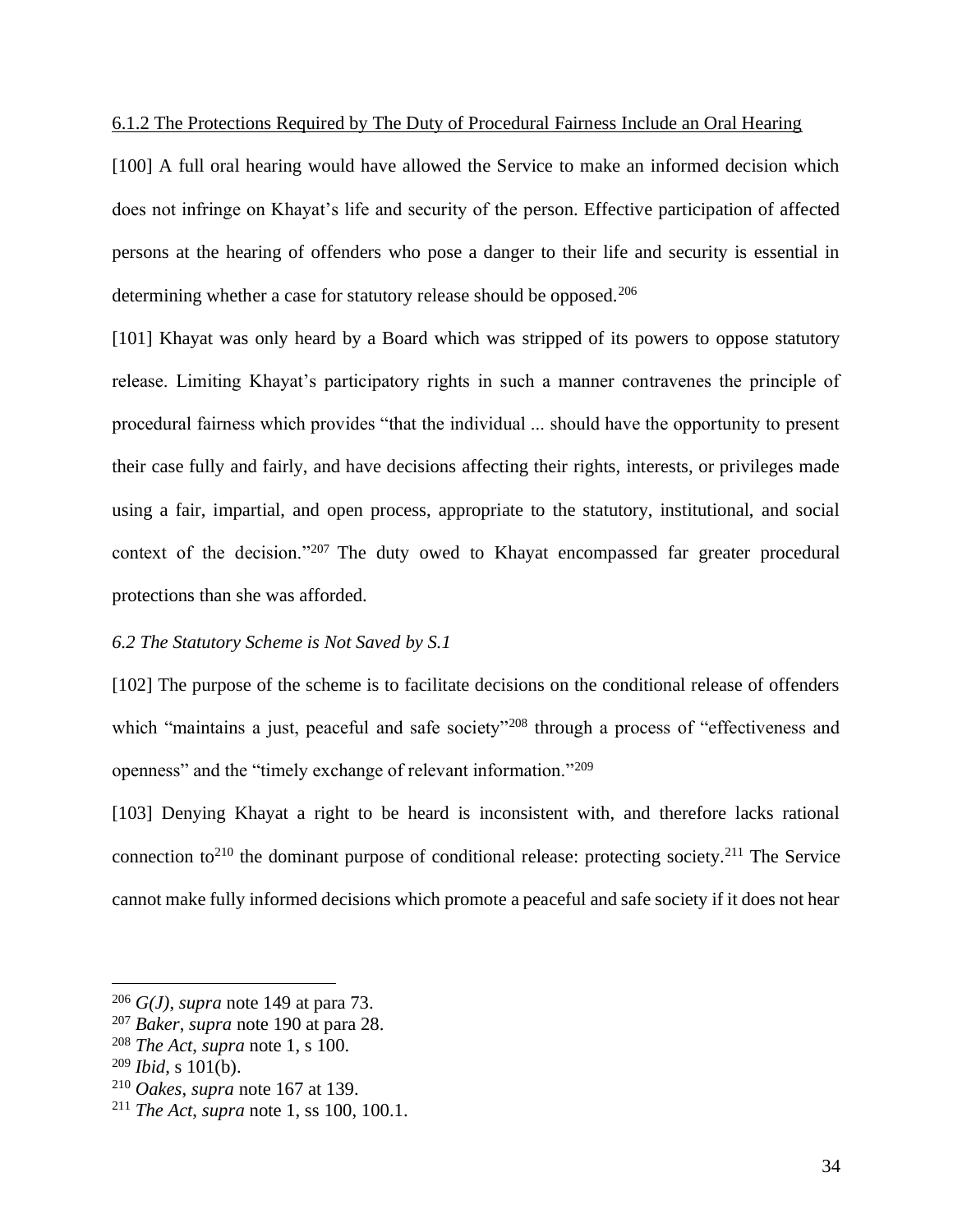evidence which indicates that an offender continues to present a risk to the life and security of others.

[104] While hearing from fewer sources may expedite the Service's decision-making process, such efficiency does not require, at a minimum, that seriously affected parties be denied a right to be heard. Efficiencies gained by denying Khayat a right to be heard are vastly outweighed by deleterious effects resulting from a lack of procedural fairness in a process which has serious ramifications on her life and security of the person. Any salutary benefits are comparatively negligible to this consequence.  $212$ 

[105] Matthews' release is a danger which hangs over Khayat. It is the Decision in this case that moves the danger nearer to her. It does so unreasonably and unconstitutionally, and Khayat has standing to address it.

## <span id="page-35-0"></span>**PART V – ORDER SOUGHT AND NAME OF COUNSEL**

[106] The Appellant requests that the Canadian Court of Justice:

**ALLOW** the appeal of the Appellant; **DECLARE** the sections of the Act regarding statutory release (ss. 129(3), 130(3)(a)-(c),  $132(1)(a)$  inoperative; **SET ASIDE** the Decision allowing for Matthews' statutory release; **REMIT** the matter back to the Service for reconsideration with an order that Khayat be granted the right to make oral representations; **WITH COSTS** throughout.

ALL OF WHICH IS RESPECTFULLY SUBMITTED this 18<sup>th</sup> day of January, 2022

**\_\_\_\_\_\_\_\_\_\_\_\_\_\_\_\_\_\_\_\_\_\_\_ \_\_\_\_\_\_\_\_\_\_\_\_\_\_\_\_\_\_\_\_\_\_\_**

Dillantahil

Dillon Gohil Roula Khairalla

Red-Keller

Counsel #1 for the Appellant Counsel #2 for the Appellant

<sup>212</sup> *Oakes*, *supra* note 167 at 139.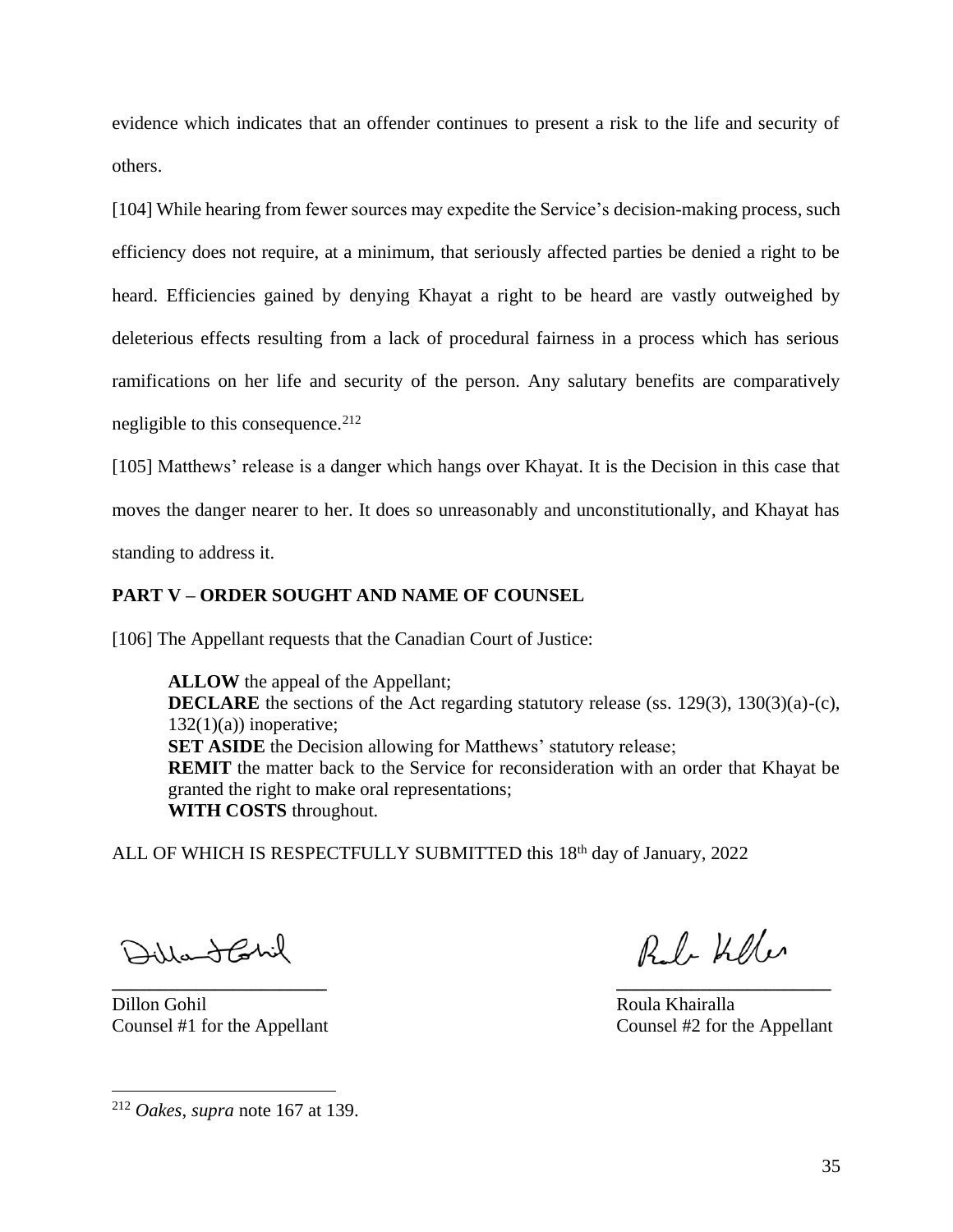# <span id="page-36-0"></span>**APPENDIX A – LIST OF AUTHORITIES**

# <span id="page-36-1"></span>**1. Legislation**

*Canadian Charter of Rights and Freedoms*, part 1 of the *Constitution Act*, *1982*, being Schedule B to the *Canada Act 1982* (UK), 1982, c 11.

*Corrections and Conditional Release Act*, SC 1992, c 20.

## <span id="page-36-2"></span>**2. Government Documents**

Correctional Services of Canada, Commissioner's Directive No 712-2, "Detention" (23 April 2015) at Annex D.

## <span id="page-36-3"></span>**3. Jurisprudence**

*Agraira v Canada (Public Safety and Emergency Preparedness)*, 2013 SCC 559.

*Baker v Canada (Minister of Citizenship and Immigration)*, [1999] 2 SCR 817.

*Blencoe v British Columbia (Human Rights Commission)*, 2000 SCC 44.

*Canada (Attorney General) v Bedford*, 2013 SCC 72.

*Canada (Attorney General) v Democracy Watch*, 2020 FCA 69.

*Canada (Attorney General) v Downtown Eastside Sex Workers United Against Violence Society*, 2012 SCC 45.

*Canada (Minister of Citizenship and Immigration v Vavilov*, 2019 SCC 65.

*Canadian Council of Churches v Canada (Minister of Employment and Immigration)*, [1992] 1 SCR 236.

*Canadian Jewish Congress v Chosen People Ministries Inc* (2002) 214 DLR (4th) 553 (FC).

*Cardinal v Director of Kent Institution*, [1985] 2 SCR 643.

*Carter v Canada (Attorney General)*, 2015 SCC 5.

*Cartier v Canada (Attorney General)*, 2002 FCA 384.

*Chaoulli v Quebec (Attorney General)*, 2005 SCC 35.